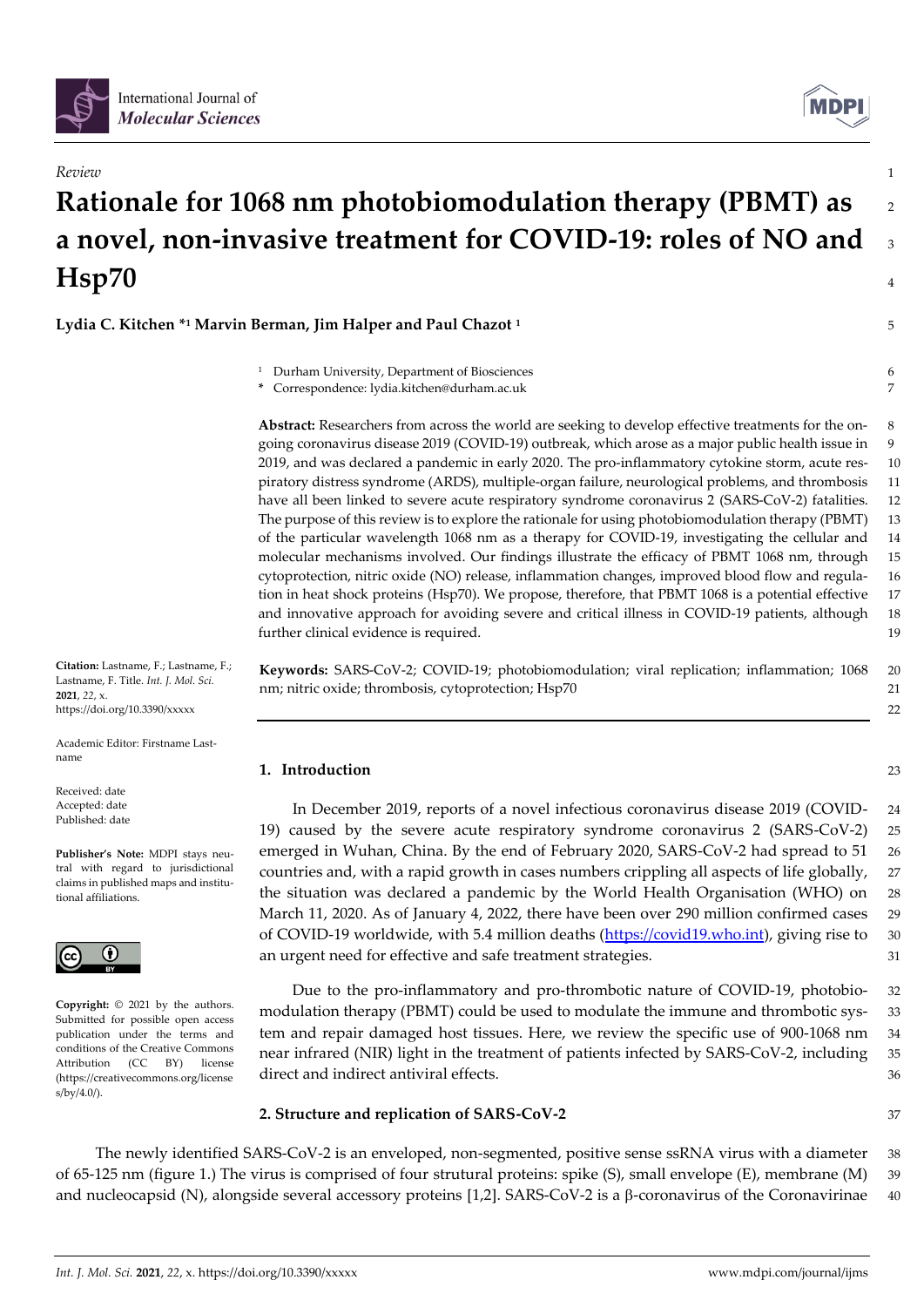family that also contains the SARS-CoV and MERS-CoV viruses, responsible for the 2003 Severe Acute Respiratory 41 Syndrome (SARS) and 2012 Middle East Respiratory Syndrome (MERS) outbreaks respectively [1]. At an early stage of 42 the current outbreak, genome analysis identified 79.6% sequence similarity between SARS-CoV-2 (then named 2019- 43 nCoV) and SARS-CoV, hence the name SARS-CoV-2 [3]. 44



**Figure 1. Structure of SARS-CoV-2**, showing the four main structural proteins and the viral genome. *Adapted from "Human Coronavirus Structure", by Bio-Render.com (2022). Retrieved from [https://app.biorender.com/biorender-tem](https://app.biorender.com/biorender-templates)[plates](https://app.biorender.com/biorender-templates)*

SARS-CoV-2 is a highly infectious respiratory pathogen, with human transmission occurring through airborne 45 respiratory droplets from coughs and sneezes, and surface contamination [4–6]. There is evidence that SARS-CoV-2, 46 like SARS-CoV, uses the host angiotensin converting enzyme 2 (ACE2) receptor as an entry point into cells; SARS-CoV- 47 2 is able to enter HeLa cells expressing ACE2 from a number of organisms, including humans, but is unable to enter the 48 untransfected cells [3]. The normal function of ACE2 is in the control of blood pressure by catalysing the hydrolysis of 49 angiotensin II into the vasodilator angiotensin (1-7) [7], and so ACE2 is expressed in a number of cell types around the 50 body. Immunohistochemistry of human tissue samples has shown that ACE2 receptors are found in lung alveolar epi- 51 thelial cells, nasopharyngeal and oral mucosa, the endothelium, the brain, the gastrointestinal tract and in peripheral 52 organs, e.g. the liver and kidneys [8–10]. 53

Figure 2 shows the mechanism of SARS-CoV-2 entry into a target cell. Upon binding of the viral S protein to the 54 host ACE2, the host cell TMPRSS2 cleaves the S peptide, activating the S2 domain and driving membrane fusion be- 55 tween the viral envelope and host cell membrane. Both ACE2 and TMPRSS2 are highly expressed in alveolar epithelial 56 type II cells [11], explaining why COVID-19 typically affects the lungs the most. The virus is then able to release the 57 genomic material into the host cell cytoplasm, where the ssRNA acts as mRNA to be translated and produce the viral 58 replicative enzymes. The N proteins assist in translation by binding tightly to the RNA, making it more accessible to 59 host ribosomes [2]. The new viral proteins assemble, forming small vesicles to be exported out of the cell by exocytosis 60 and allow the new virions to spread around the body.  $61$ 



**Figure 1:** Mechanism of SARS-CoV-2 entry into a target cell. *Adapted from "Mechanism of SARS-CoV-2 viral entry", by BioRender.com (2022). Retrieved* 63 *fro[m https://app.biorender.com/biorender-templates](https://app.biorender.com/biorender-templates)* 64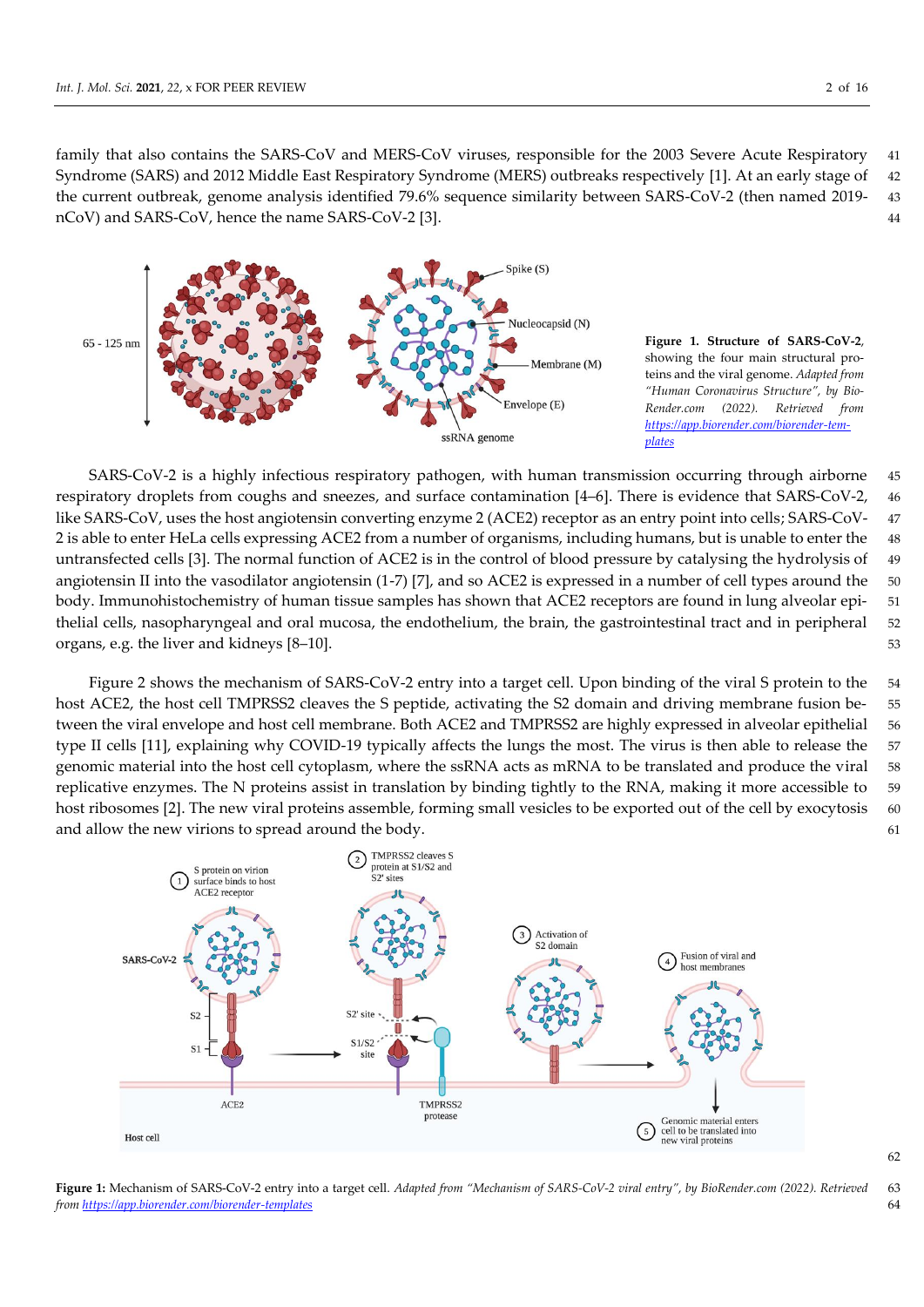# **3. COVID-19 symptoms and complications** 65

COVID-19 can manifest in a variety of ways, with many individuals infected with SARS-CoV-2 remaining asymp- 66 tomatic, but with severe complications seen in other patients [12]. The most common symptoms are fever, cough and 67 fatigue, mirroring those of SARS and MERS. In some patients, muscle pain, sputum production, headache, haemoptysis, 68 dyspnoea, diarrhoea and others may present as symptoms [6,13]. With increasing disease severity, complications such 69 as acute respiratory distress syndrome (ARDS), hyperinflammation, organ failure and death become more prevalent 70 [6,13,14]. A Chinese study of over 44000 confirmed COVID-19 cases found 81% were defined as mild to moderate (from 71 asymptomatic to mild pneumonia), 14% were severe (dyspnoea, blood oxygen saturation < 93%, and/or lung infiltrates 72 > 50%) and 5% were critical (respiratory failure and/or multiple organ dysfunction or failure) [15], although these per- 73 centages vary with time and location. The set of the set of the set of the set of the set of the set of the set of the set of the set of the set of the set of the set of the set of the set of the set of the set of the set

Though COVID-19 was initially thought to be just a viral pneumonia, SARS-CoV-2 infection can in fact lead to 75 multiple organ dysfunction [6,8]. The ability of SARS-CoV-2 to target multiple organs has been attributed to a combi- 76 nation of widespread ACE2 distribution and systemic cytokine storms [16,17]. The cytokine storm is an uncontrolled 77 inflammatory response due to an excessive release of pro-inflammatory cytokines by the host's immune system [17,18]. 78 The initial release of cytokines is a form of defence against SARS-CoV-2 by the innate immune system, but when pro- 79 duction becomes excessive in critically ill patients, it may cause a serious pro-inflammatory condition [19]. Many cyto- 80 kines show elevated levels in COVID-19 patients, including interleukins (IL-1β, IL-2, IL-7, IL-8, IL-9, IL-10, IL-17) and 81 tumour necrosis factor alpha (TNF- $\alpha$ ) [6,20]. The systemic inflammation caused by increases in serum and plasma cy- 82 tokine levels has been linked to both disease severity and the likelihood of ARDS [17,21], and the cytokine storm remains 83 the key cause of COVID-19 deaths. Therefore, harnessing the immune system to reduce this exaggerated inflammation 84 could be vital to effectively manage patients with COVID-19 [22]. 85

Thrombosis is emerging as a significant contributor to COVID-19 mortality. COVID-19 patients, especially those 86 in the intensive care unit (ICU), show a high incidence of hypercoagulability in the form of venous and arterial throm- 87 boembolism. The most common coagulation event in COVID-19 patients are pulmonary embolisms (PEs) [23,24], which 88 are blood clots in the lungs. PEs can harm the lungs by restricting blood flow, lowering blood oxygen levels, and affect- 89 ing other organs. Large or multiple blood clots can be fatal. Other thrombotic complications of COVID-19 include ve- 90 nous thromboembolism (VTE), deep-vein thrombosis, ischemic stroke, myocardial infarction and microvascular throm- 91 bosis [23,25] 92

### *3.1 Neurological symptoms* 93

A wide variety of neurological manifestations are being increasingly observed in COVID-19 patients [26–28]. A 94 retrospective case study of 214 hospitalised patients with confirmed SARS-CoV-2 infection discovered that 36.4% dis- 95 played neurological symptoms [28], and a 6-month study of the medical records of 236,379 COVID-19 survivors showed 96 an incidence rate for neurological and psychiatric diagnoses of 33.6% [27]. Anosmia and ageusia (loss of smell and taste 97 respectively) are particularly prevalent, with a Korean study observing these symptoms in 15.3% of 3,191 patients with 98 early stage COVID-19. Of the patients exhibiting these symptoms, the majority (79.6%) had asymptomatic to mild dis- 99 ease severity [29]. COVID-19 symptoms of the central nervous system (CNS) include impaired consciousness, headache, 100 acute cerebrovascular disease, ischemic stroke, encephalopathy, delirium, and seizure. Effects on the peripheral nervous 101 system (PNS) include loss of smell and taste, nerve pain and Guillain-Barre syndrome [28,30,31]. Mao *et al*., (2020) found 102 that increased severity of COVID-19 increases the likelihood of CNS symptoms, with significant increases in acute cer- 103 ebrovascular disease and impaired consciousness. Evidence is emerging of psychiatric complications of COVID-19, par- 104 ticularly mood and anxiety disorders [26,32]. A study of 103 COVID-19 patients compared with 103 matched controls 105 found that those with COVID-19 had higher levels of depression, anxiety and post-traumatic stress symptoms (p < 106 0.001) [33]. 107

There are two pathways by which SARS-CoV-2 may infect the CNS: the hematogenous route or the neuronal route 108 [30,34–36]. Through the hematogenous route, a virus that has infected the lower respiratory tract infects endothelial 109 cells of lung capillaries, followed by astrocytes and macrophages. The virus enters the blood stream and is transported 110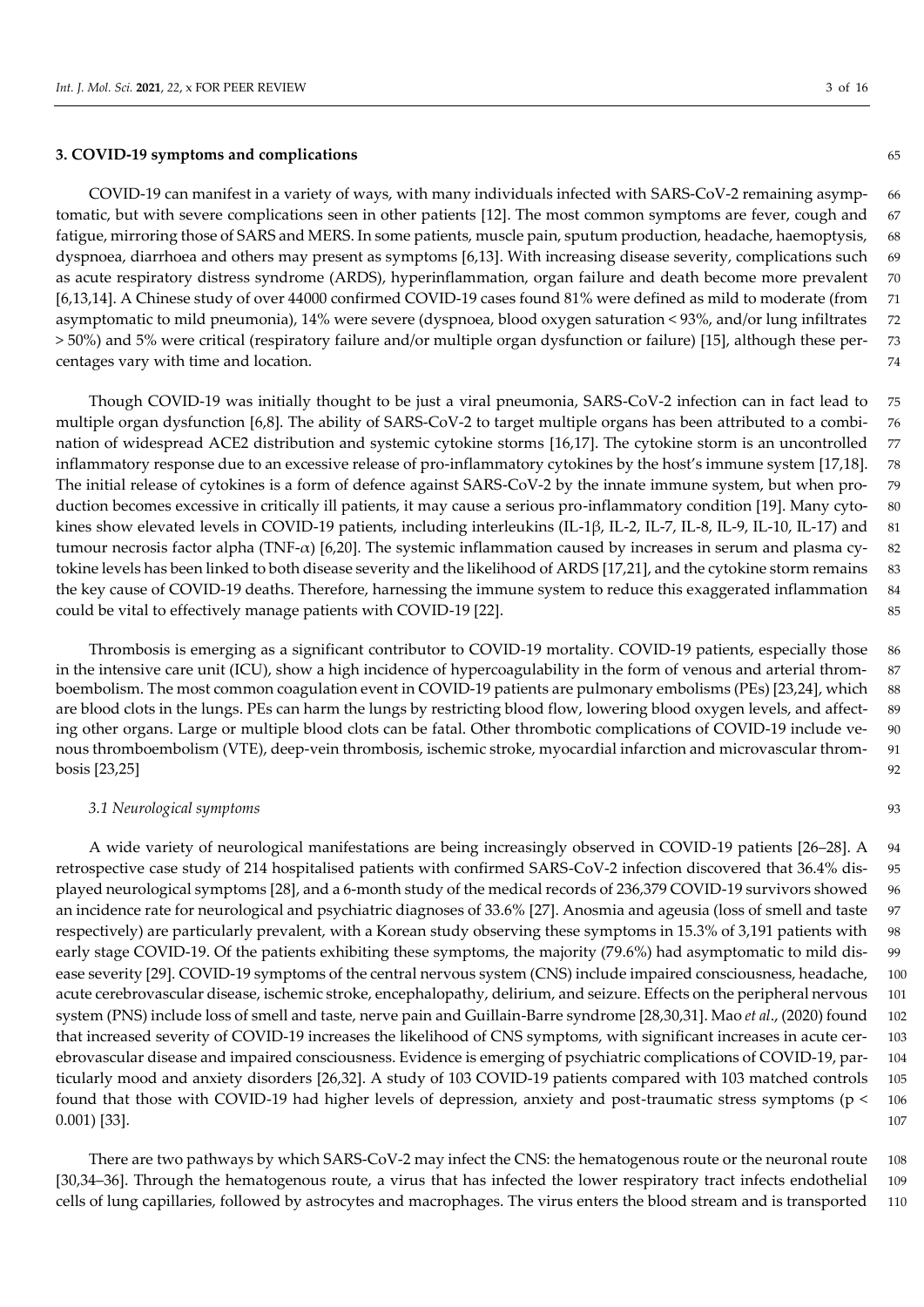to the blood-brain barrier (BBB). The respiratory virus can damage the BBB endothelial cells, gaining entry to the brain 111 [30,35–37]. The alternative neuronal route begins with viral presence in the upper respiratory tract [30]. The virus targets 112 peripheral nerve endings: primarily olfactory neurons of the nasal epithelia [36,38,39], but potentially also the vagus 113 nerve through the lung-gut-brain axis [40–42]. Viral pathogens can cross neurons and synapses, exploiting the motor 114 proteins dynein and kinesin for retrograde and anterograde movement along axons [35]. The transneuronal pathway 115 from the olfactory epithelium to the olfactory bulb and olfactory nucleus is supported by detection of SARS-CoV-2 from 116 nasal swabs, anosmia caused by COVID-19, and high ACE2 levels in the nose [36,43]. As SARS-CoV-2 is a novel coro- 117 navirus, the route it uses to enter the CNS has yet to be demonstrated experimentally. However, given the 79.6% se- 118 quence similarity with SARS-CoV [3], it is reasonable to assume the two viruses share similar neurotrophic mechanisms 119 [34]. Therefore, it is possible that SARS-CoV-2, like SARS-CoV, uses both the hematogenous and neuronal routes to 120 hijack the nervous system [37,44]. 121

Baig *et* al., (2020) relate the neurological symptoms of COVID-19 to expression of ACE2 in the CNS [37]. Immuno- 122 histochemistry shows that ACE2 is expressed in the endothelia and smooth muscle cells of the brain [9]. More recent 123 studies have found ACE2 expression in neurons and glia [45,46]. Within the neurons, ACE2 protein expression is highest 124 in the cell body, with lower expression in the axons and dendrites. This was demonstrated using immunocytochemistry 125 studies of human pluripotent stem-cell-derived neurons [47]. Though it is established that SARS-CoV-2 is able to infect 126 the CNS, it remains unknown if the neurological issues observed in COVID-19 patients are due to direct viral binding 127 to ACE2 in the brain or to the cytokine storm causing systemic hyperinflammation, including neuroinflammation 128 [36,48]. 129

# **4. Photobiomodulation** 130

Photobiomodulation therapy (PBMT) shows promise as a treatment option for COVID-19. Shortly after the 1960 131 discovery of the monochromatic light source [49], PBMT was accidentally discovered by the Hungarian Endre Mester 132 in 1967 [50]. Mester was using a red laser to reduce the size of cancerous tumours in mice, but the laser had a lower 133 power than he intended. Instead of observing changes to the tumour as predicted with the high-power laser, he noticed 134 that the wounded skin of the laser-treated mice healed faster. The laser caused hair to grow back faster in the shaved 135 areas and the wounds healed better, so low-level light appeared to be promoting tissue repair. Mester spent the rest of 136 his career investigating this phenomenon, carrying out further promising experiments on wounds, skin defects, burns, 137 ulcers and bedsores [51,52]. 138

PBMT is defined as a light-based therapy for the stimulation, enhancement and healing of cell and tissue function. 139 This use of low-energy light to stimulate biological effects was formally named low-level laser therapy (LLLT), although 140 this name was later changed to the more accurate 'photobiomodulation'. This was because light-emitting diodes (LEDs) 141 can give the same beneficial effects as lasers, and 'low-level' was considered subjective [53–55]. The effects of PBM 142 appear to be limited to a specified set of wavelengths of light, most commonly the red (600-700 nm) and near infra- 143 red (NIR, 750-1300 nm) regions of the electromagnetic spectrum [54,56]. PBM effectiveness is also dependent on the 144 energy dosage supplied [56], following a 'biphasic dose response' curve. This obeys the Arndt-Schulz law, where doses 145 higher or lower than the optimum dose cause reduced or, in the case of very high energy levels, negative therapeutic 146 effects via 'bio-inhibition' [54,57,58]. 147

#### *4.1. Molecular mechanisms of PBMT* 148

The work of Tiina Karu from Russia has revolutionised the understanding of the molecular mechanisms of PBMT. Karu 149 demonstrated that a mixed valence form of cytochrome *c* oxidase (CCO), the terminal unit IV enzyme of the mitochon- 150 drial electron transport chain, is the primary photoacceptor for red-NIR light in mammalian cells [59–61]. The identifi- 151 cation of CCO as the photoreceptor explains the wavelengths that commonly show biological effects from PBM and 152 allows the molecular mechanisms of PBM to be proposed (figure 3). Often 600-700 nm and 760-900 nm (red and NIR 153 light respectively) are used in PBMT and these wavelengths correspond with peaks in the CCO absorption spectrum 154 [54,56,60]. CCO is a large enzymatic complex located within the inner mitochondrial membrane. The complex contains 155 two copper centres (CuA and CuB) and two haem centres (a and a3). Upon NIR irradiation, nitric oxide (NO) dissociates 156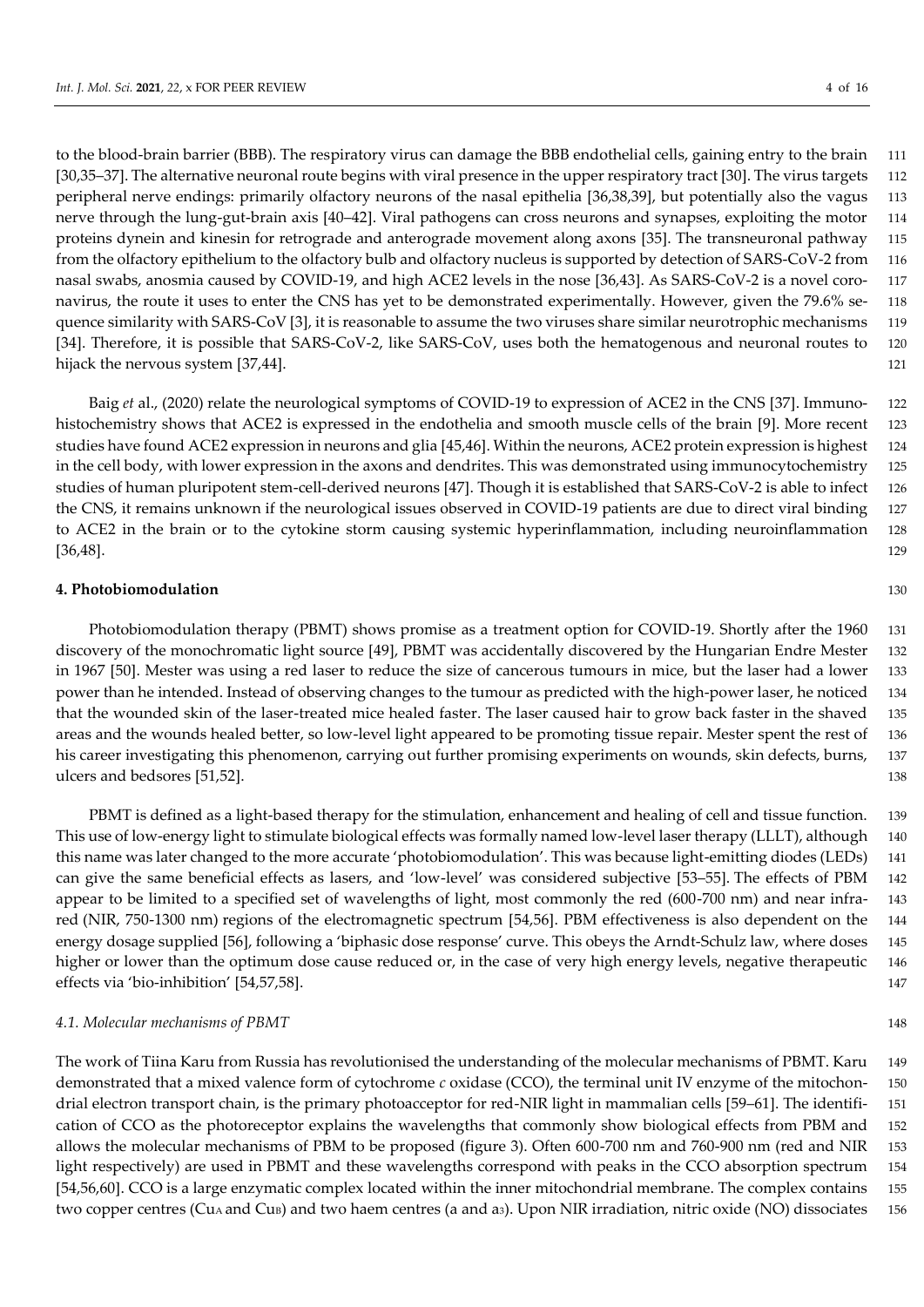from the O<sub>2</sub>-binding site (a combination of the a3 and Cu<sub>B</sub> centres) of CCO [62]. NO is inhibitory as it competes with O<sub>2</sub> 157 for the binding site, so the NO dissociation increases CCO enzymatic activity [63]. CCO oxidises cytochrome *c* and 158 utilises the released electrons to reduce molecular O2. Upon binding of this reduced product to mitochondrial protons 159 (H<sup>+</sup>), H<sub>2</sub>O is generated within the mitochondrial matrix, increasing the H<sup>+</sup> gradient across the inner membrane. ATP 160 (Adenosine Triphosphate) synthase uses this electrochemical potential to synthesise ATP [62,64]. Many studies, both *in* 161 *vitro* and *in vivo*, have demonstrated that PBM causes an increase in intracellular ATP [reviewed in 67]. Activation of 162 the ETC through PBM also increases reactive oxygen species (ROS), Ca<sup>2+</sup> ions and cyclic Adenosine Monophosphate 163 (cAMP).These signalling molecules induce changes in transcription factors such as Nuclear Factor kappa-light-chain- 164 enhancer of activated B cells (NF-κB, [66]) and result in long-term cellular effects, detailed in section 5. 165



**Figure 3:** Cellular actions of photobiomodulation therapy (PBMT) through cytochrome *c* oxidase (CCO) activation by near-infrared (NIR) light. 167 *Created with BioRender.com (2022).* 168

In recent years, other wavelengths have been shown to also have beneficial biological effects, for example 1068 nm 169 [67] and 1072 nm [68–70]. Although CCO will absorb less light at these wavelengths, lower scattering means the longer 170 wavelength light is able to travel deeper within tissues and stimulate more CCO and ion channels. The absorption of 171 1068-1074 nm light causes vibrations of nanostructured water, leading to opening of calcium ion channels, such as tran- 172 sient receptor potential (TRP) channels [71,72]. In addition, 1068 nm NIR light generates peak transmission through 173 water molecules, so less energy is used to enter biological materials [67,73]. For these reasons, this review focuses on 174  $1068 \pm 25$  nm. 175

#### **5. Rationale for PBMT to treat COVID-19** 176

PBMT has been successful in the treatment of viral infections and respiratory diseases, suggesting feasibility for 177 the treatment of COVID-19. Low-level 1072 nm infrared light was shown to significantly reduce the time taken for HSL 178 (herpes simplex labialis) lesions to heal compared to sham treatment [68]. Whilst the antiviral mechanisms of this ther- 179 apy aren't fully understood yet, some feasible explanations are explored in this section. 180

It is also established that PBMT reduces lung inflammation in experimental models, including LPS-induced pul- 181 monary inflammation in mice [74] and rats [75], and in mice submitted to cigarette smoke to mimic chronic obstructive 182 pulmonary disease (COPD) [76]. Several small-scale, peer-reviewed studies report the benefits of PBMT on respiratory 183 disorders in human patients, including asthma [77] and COPD [78]. Shorter recovery times, less medication-reliance, 184 fewer respiratory symptoms and improved radiological, immunological and blood markers are all positive outcomes 185 of PBMT seen in these patients [22]. 186

166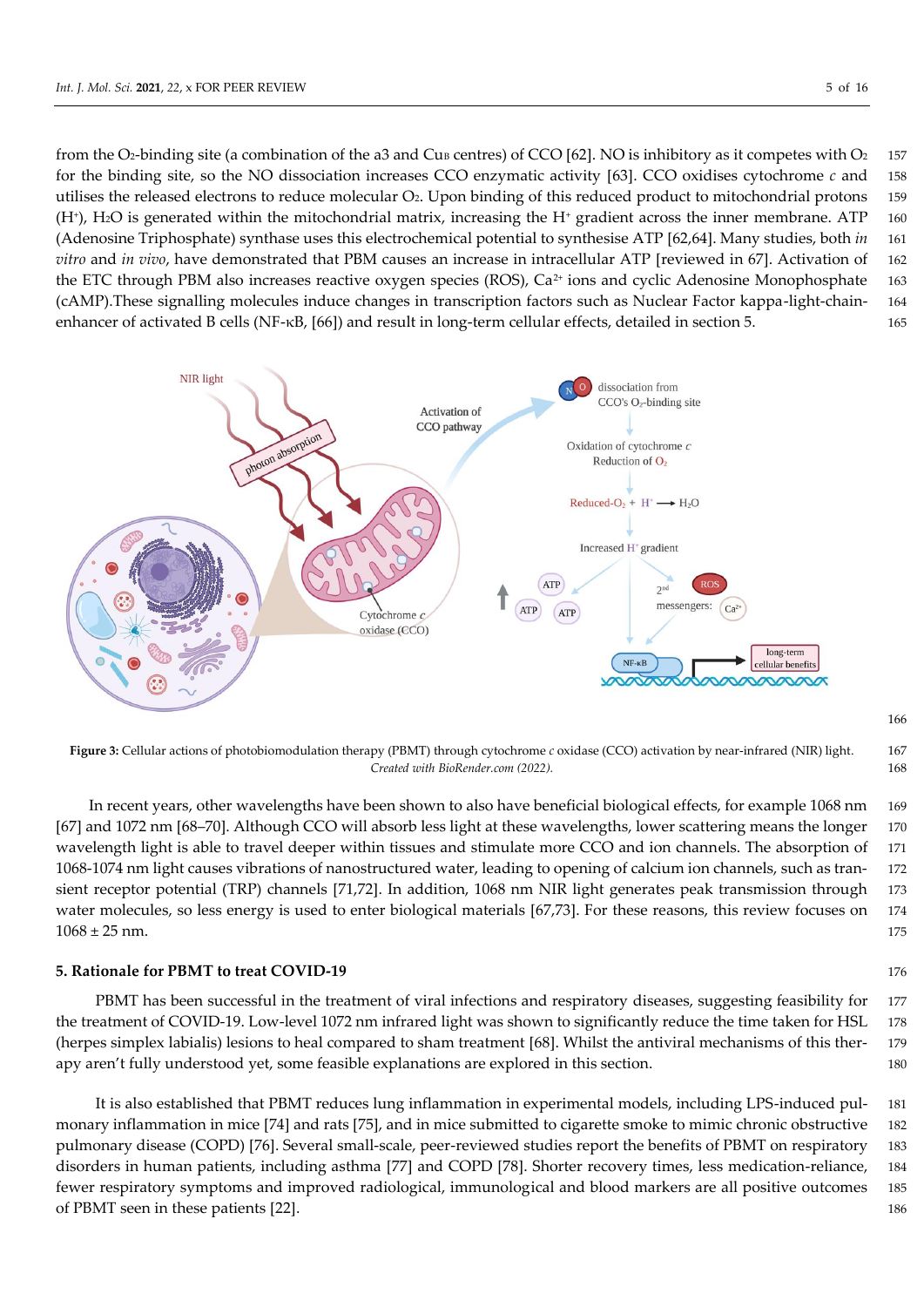The first major clinical trial of PBMT for COVID-19 patients was carried out by Vetrici *et al*. [22]. Despite the low 187 sample size, the study demonstrated that adjunctive PBMT improved the clinical status of COVID-19 pneumonia above 188 standard medical care. PBMT (808 nm and 905 nm) applied to the lungs increased peripheral oxygen saturation, relieved 189 pulmonary symptoms, and improved chest X-ray findings. This suggests that PBMT could be used to improve COVID- 190 19 patients' respiratory and clinical conditions, decreasing the requirement for ventilator support and ICU stay. Simi- 191 larly, a placebo-controlled trial of thirty severe COVID-19 patients found that, whilst the length of ICU stay didn't 192 change between groups, patients treated with 905/633/850 nm PBMT-sMF (PBMT combined with static magnetic field) 193 showed reduced diaphragm atrophy and improved ventilatory parameters and lymphocyte count [79]. A case report 194 by Sigman *et al.* (2020) used a combination of 808 and 905 nm PBM to treat a 57-year-old man with a severe case of 195 COVID-19 pneumonia. The patient's radiological findings, respiratory rates and oxygen requirements improved signif- 196 icantly after treatment, with no need for the predicted ventilator treatment [80]. These clinical reports all support the 197 use of PBMT to treat COVID-19 and reduce the pressure on health services. 198

Up to now, most studies in the field of PBMT have focused on 600-700 nm and 780-850 nm wavelengths, but 199 irradiation by 1060-80 nm light has shown significant behavioural effects including cognitive enhancement [81] and 200 executive functions [82], and so would be worth investigating for the neurological, as well as immune, features of 201 COVID-19. The next sections (5.1-5.5) explore the rationale for these longer wavelengths of PBMT to treat COVID-19. 202

### *5.1 Cytoprotection* 203

Research from our laboratory has provided evidence that CAD neuronal cells exposed to 1068 nm light are sig- 204 nificantly protected against β-amyloid(1-42)-induced cell death [67]. This cytoprotection is also observed in human lym- 205 phocytes treated with IR-1072, but not IR-880, indicating these higher wavelengths of light could be more useful for 206 improving cellular viability [70]. If photobiomodulation could protect immune, pulmonary, glial, and neuronal cells 207 from SARS-CoV-2 infection by photobiomodulation, perhaps via a photo-preconditioning mechanism, this would offer 208 a prospective, simple, and non-invasive treatment for COVID-19, including the prevalent neurological consequences. 209

# *5.2 iNOS and NO* 210

It is thought that iNOS (inducible nitric oxide synthase) is vital in a host's immune response against pathogens 211 and is induced in the case of inflammation or infection. In an investigation of MRSA infection in mice, 1072 nm light 212 caused long-term changes in iNOS, with mRNA expression increased by 2.7 times compared to control mice 5 days 213 post-treatment [69]. Similar effects have been observed in human lymphocytes, with quantitative immunoblotting 214 showing 4.9 times higher iNOS protein expression following IR-1072 treatment, but *not* with IR-880 [70]. PBMT therefore 215 increases nitric oxide (NO) both indirectly, through an increase in iNOS expression, and directly, through the photo- 216 dissociation of NO from the CCO enzyme. 217

NO may be responsible for several of PBMT's positive effects. As a well-known inhibitor of apoptosis, as seen *in* 218 *vitro* [83–85], NO may improve the viability of various cell types against stressors such as SARS-CoV-2 infection. NO 219 interacts with reactive oxygen and nitrogen intermediates to form a range of antimicrobial molecular species [86] which 220 are also useful in an immune response. Most importantly, NO inhibits RNA replication in several types of viruses 221 [87,88], including SARS-CoV [89] and SARS-CoV-2 [90]. NO targets viral proteases; in SARS-CoV-2, it is believed that 222 the S-nitrosylation of the 3CL cysteine protease inhibits protease cleavage of viral polyproteins [90]. NO is also a vaso- 223 dilator, improving blood flow to tissues, which is explored further in section 5.4. 224

Whilst the exact mechanism by which NIR increases iNOS is unknown, it is established that the resultant NO 225 plays a key role in PBMT that could be utilized in COVID-19 treatment. Due to its ability to reduce platelet activation, 226 and the role of platelet adhesion in thrombosis, NO has further potential to treat thrombosis in COVID-19 patients 227 [91,92]. 228

#### *5.3 Inflammation* 229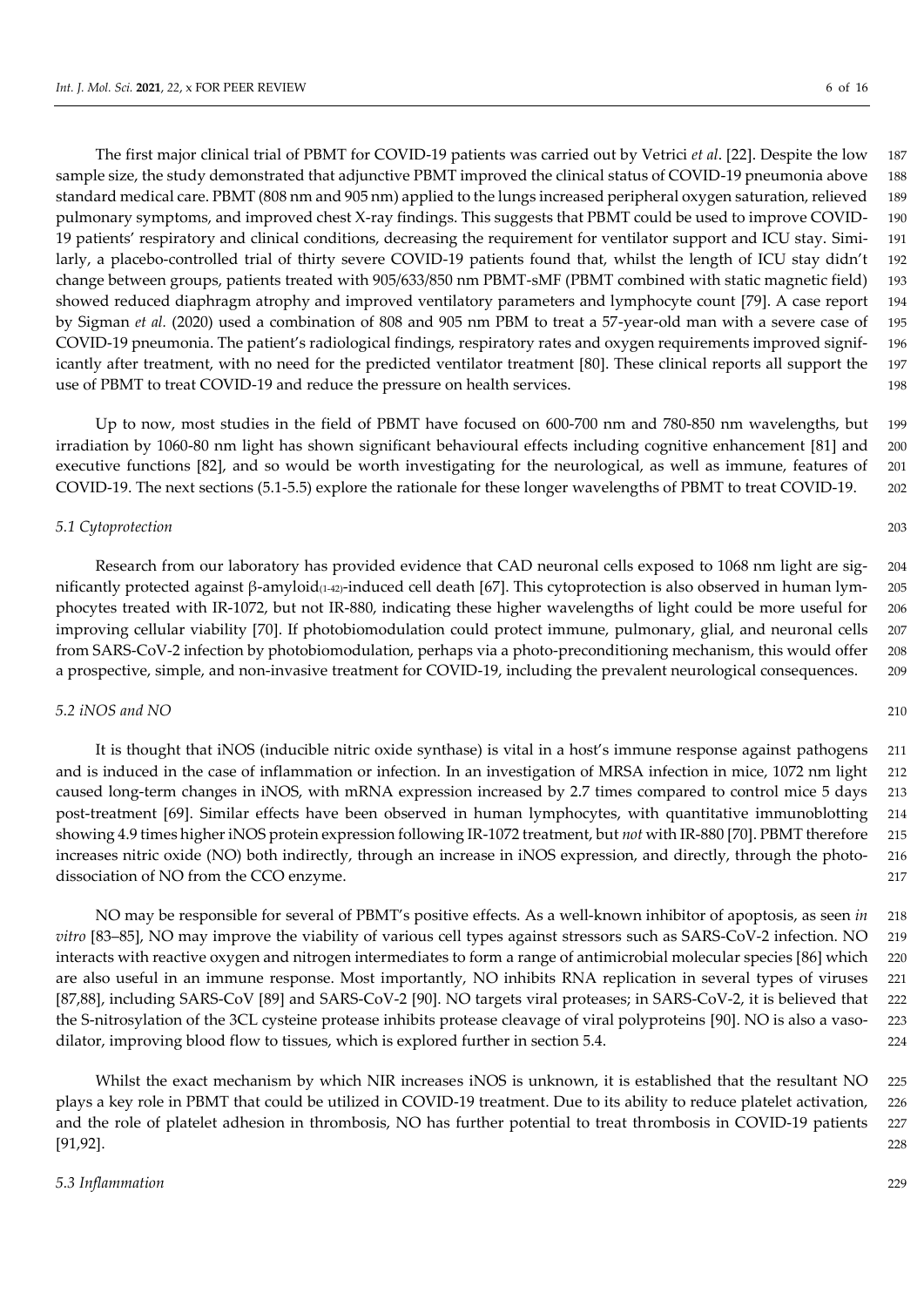One study [69] found that IR1072 treatment increased mRNA expression for cytokines responsible for the acute 230 phase of the immune response (IL-1β, TNF-  $\alpha$ , IL-6 and MCP-1). After 3-5 days, these levels returned down to control 231 levels: a normalization that is necessary to sustain the immune response's homeostasis. This would be useful to combat 232 COVID-19, where the immune response is often delayed yet excessive. PBMT has significant advantages over cortico- 233 steroids which have been researched for their anti-inflammatory use against COVID-19 [93], including a lack of side- 234 effects and no known interactions with the underlying conditions common in COVID-19 patients. Numerous studies 235 have demonstrated that PBMT reduces pro-inflammatory cytokines and increases anti-inflammatory cytokines in *in* 236 *vivo* models [93–95]. 237

PBMT also shows multiple effects on reactive oxygen and nitrogen species (RONS). It appears that PBMT may 238 decrease ROS in cells already undergoing oxidative stress, e.g. in animal disease models, but increases ROS production 239 in normal, healthy cells [96]. The transcription factor NF-κB also shows contradictory behaviour with light irradiation, 240 with two papers from a single laboratory showing both activation [97] and inactivation [98] of NF-κB by 810 nm therapy. 241 The authors postulated that NF-κB signalling is enhanced in normal, healthy cells treated with PBM but is reduced 242 when PBMT is applied to inflammatory cells with sufficient antioxidants. NF-κB up-regulates genes encoding pro-in- 243 flammatory cytokines, intensifying the inflammation. It may be that PBMT initially acts in a pro-inflammatory manner 244 but, after a short period of time (a few days), gives the usually more desired anti-inflammatory response. This may 245 provide the ideal protection against the cytokine storm of COVID-19. An initial burst of RONS by light treatment could 246 be a means of preconditioning the cells to oxidative stress, such as in viral infection. As the scientific focus for COVID- 247 19 therapies shifts towards attenuating the patient's inflammatory response, the use of PBMT is supported to reduce 248 hospitalisations and deaths, especially related to the cytokine storm. 249

#### *5.4 Blood flow and thrombosis* 250

PBMT improves blood flow and therefore oxygen availability and consumption [72]. One mechanism by which 251 PBMT enhances blood circulation is through the increase of vascular endothelial growth factor (VEGF): a protein that 252 stimulations the formation and growth of blood vessels to increase oxygen supply [69]. This also guides immune cells 253 such as macrophages and granulocytes to the irradiated area, which would be beneficial in an antimicrobial therapy. 254 The transcription of VEGF is regulated by hypoxia-inducible factor (HIF) 1-  $\alpha$ , which in turn is stabilised by the disso-255 ciation of NO from CCO [99]. The PBM-induced increase in NO (section 5.2) and photo-activation of CCO is therefore 256 able to stimulate blood flow, alongside the vasodilator action of NO. An increase in blood flow and vasodilation affects 257 inflammation by increasing oxygen to the organ under oxidative stress, and by facilitating the transport of immune cells 258 to the inflamed site, allowing for faster healing and rehabilitation. 259

Due to the rising body of evidence suggesting that COVID-19 may predispose arterial and venous thrombotic 260 disease, there has been a global effort to prevent VTE in COVID-19 patients, both during hospitalisation and after dis- 261 charge, and to discover the ideal management of patients with both COVID-19 and VTE diagnoses. Some of the thera- 262 pies under investigation for COVID-19 may pose distinct drug-drug interactions with common antithrombotic medica- 263 tions. Importantly, in a recent extracorporeal blood flow porcine study of PBMT, aggregation of platelets in the control 264 group increased throughout the 24-hour post-operative period, whereas platelet aggregation in the 700-1100 nm group 265 remained stable or decreased in intensity [100]. This shows the potential of PBMT to decrease risk of fatalities from 266 thrombosis. Furthermore, a 2008 study with a model of embolized rabbits explored the safety of combining the throm- 267 bolytic tissue plasminogen activator (tPA; Alteplase) and transcranial near-infrared laser therapy (TLT i.e., PBMT). 268 PBMT administration did not significantly affect the increase in hemorrhage incidence caused by tPA, and the combi- 269 nation treatment did not exacerbate haemolysis. Therefore, TLT may be administered safely either alone or in combi- 270 nation with tPA because TLT had no effect on hemorrhage incidence or volume [101]. 271

#### *5.5 Photo-preconditioning by heat shock proteins* 272

Chronic PBMT upregulates heat shock protein (Hsp) expression, in particular Hsp70 which is vital for cytopro- 273 tection. Using an Alzheimer's disease mouse model, Grillo et al. (2013) showed that a number of Hsps were regulated 274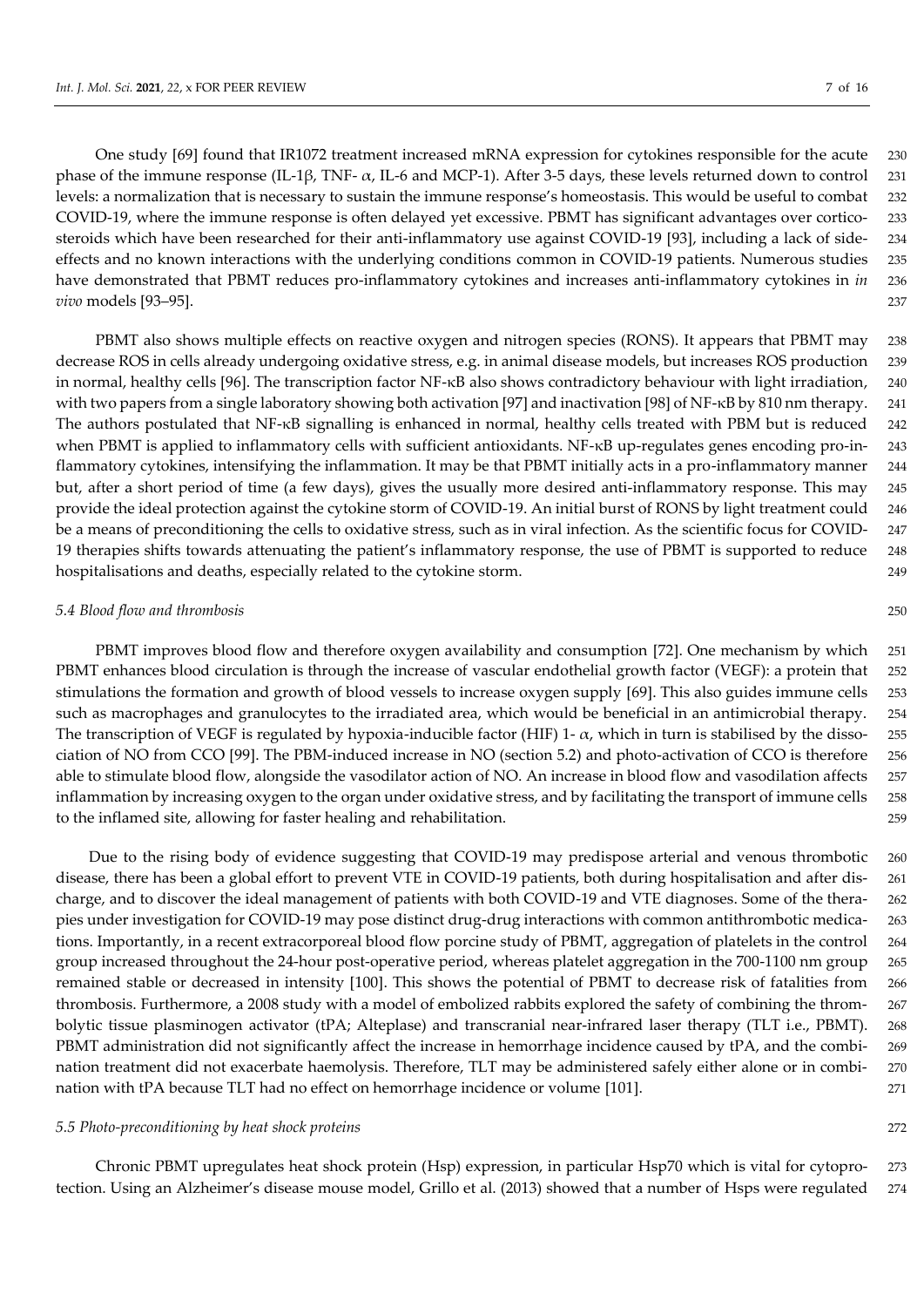by chronic IR1072 treatment for 5 months [102]. Hsp60, Hsp70, Hsp105, and phosphorylated-Hsp27 were all signifi- 275 cantly (p < 0.05) increased in the PBMT compared to age-matched controls. De Filippis et al., (2019) also showed changes 276 in Hsp70 with IR radiation, in this case a Q-switch 1064 nm treatment to human keratinocytes [103]. Mechanisms of 277 Hsp action may explain some of the previously discussed actions of PBMT, including increased expression of proin- 278 flammatory cytokines [103]. Hsp70, alongside Hsp90 and Hsp27, upregulates proinflammatory cytokines IL-6 and TNF- 279  $\alpha$ , and it was shown with rat and mouse microglial cells that this is through Toll-like receptor (TLR-) 4 activation [104]. 280 Asea *et al.,* (2002) demonstrate that Hsp70 induces cytokine production via MyD88 and NF-κB modulation [105]. 281

Importantly for COVID-19 treatment, the synthesis and release of Hsp70 may have direct and transient antiviral 282 effects. These Hsp70-induced antiviral effects have been seen in treatments for numerous viral infections, including 283 influenza A virus [106], rhinovirus [107], HIV [108] and Sindbis virus [109]. The mechanism by which Hsps disrupt viral 284 synthesis has yet to be discovered, although it is suggested that Hsp70 interferes on several levels by blocking transcrip- 285 tion and/or translation. Hsp70 may prevent translation by interacting with nascent viral polypeptides directly, or by 286 competing with the viral translation mechanisms [106,108]. The release of Hsp70 by virus-infected cells stimulates mac- 287 rophage and microglia innate immune responses. A positive feedback loop is generated between viral gene expression 288 in host neurons and extracellular Hsp70 release [110,111]. Extracellular Hsp70 acts as a damage-associated molecular 289 pattern (DAMP) molecule, binding TLR2 and TLR4 [111–113]. This interaction stimulates signalling pathways involving 290 interferon regulatory transcription factor (IRF-) 3 and NF-κB that go on to increase the expression of type 1 interferons 291 (IFN-β in the brain) and of antigen presenting complexes (Major histocompatibility complexes; MHC) [111,114]. The 292 expression of the antiviral cytokine IFN-β by macrophages in the brain is vital for neuronal immunity to some, but not 293 all, viruses [115]. 294

The importance of Hsp70 in preventing thrombus formation has also been recently shown. WT mice showed 295 delayed thrombus formation, but unaltered tail bleeding time, when given the Hsp70-inducers TRC051384 and tubas- 296 tatin A [116]. These inducers act through two different pathways, highlighting the specific role of Hsp70's in preventing 297 clots. Even when aspirin was given at the same time, Hsp70 inducers did not raise the risk of bleeding. 298

Hsps are increased with high temperatures, a common symptom in COVID-19 patients. This rise in chaperones 299 may be beneficial for cytoprotection, and as an anti-viral agent against SARS-CoV-2. However, the medications COVID- 300 19 patients may take to decrease their temperature will reduce levels of Hsps. Therefore, PBMT in conjunction with 301 these medications may be ideal: maintaining Hsp70 for its antiviral and protective effects, whilst allowing bodily tem- 302 peratures to return to normal physiological levels. 303

# **6. Conclusion** 304

Our findings indicate that PBMT 1068nm is a viable therapeutic option against COVID-19 viral infection and its 305 complications, including the cytokine storm, ARDS, and thrombosis. As shown in pre-clinical studies, PBMT is able to 306 treat acute lung injuries and ARDS though reduction of pulmonary inflammation, increase in oxygenation and regen- 307 eration of injured tissues. The molecular mechanisms of PBMT support this, with figure 4 summarising the intercon- 308 nected effects. We propose that NO and Hsp70 are major molecular players in the positive actions of PBMT 1068 nm 309 through the prevention of coronavirus replication, induction of vasodilation, increase in blood flow and ATP, together 310 with PBMT's anti-inflammatory and anti-thrombotic actions.  $311$ 

PBMT could be applied to the nasal cavity or torso/lungs at both early and late stages of COVID-19 (or to the brain 312 in the case of neuroprotection from the neurological symptoms or to the skin with respect to dermatological symptoms). 313 It could be utilised as a preventative strategy in high-risk individuals who could benefit from PBMT when their disease 314 is still in its early stages. Unlike immunosuppressants, PBMT does not cause a delay in the antiviral response [117], and 315 the effects of PBMT are localised, without any adverse side effects. To objectively evaluate the efficacy and safety of the 316 promising 1068 nm PBMT on COVID-19, randomised, double-blind, placebo-controlled clinical studies are recom- 317 mended as soon as possible. 318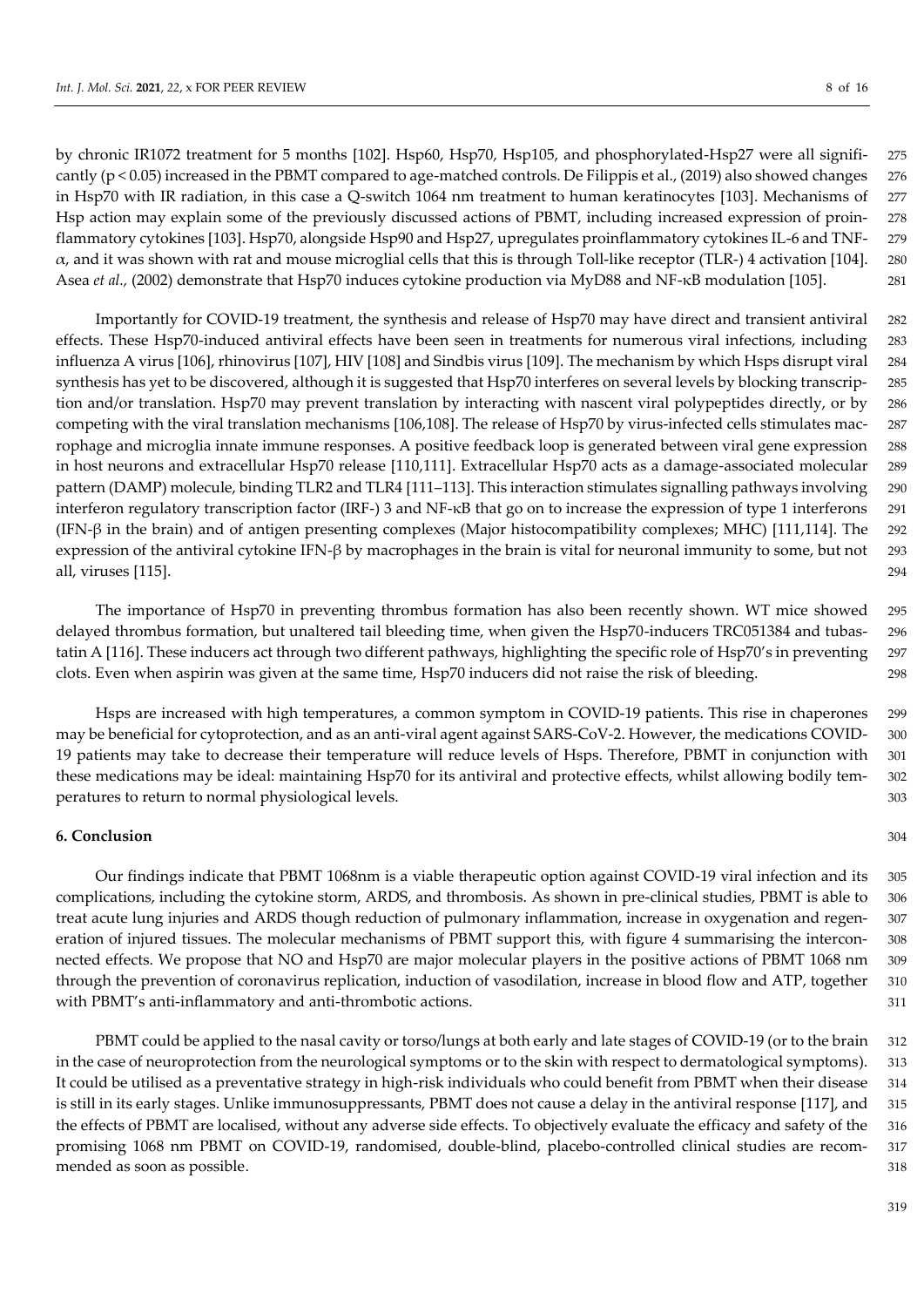

320

**Figure 4:** Summary network of PBMT effects, with a focus on antiviral mechanisms. *Created with BioRender.com (2022).* 321

322 323

**Supplementary Materials:** The following are available online at www.mdpi.com/xxx/s1, Figure S1: title, Table S1: title, Video S1: 324 title. 325

**Author Contributions:** For research articles with several authors, a short paragraph specifying their individual contributions must 326 be provided. The following statements should be used "Conceptualization, X.X. and Y.Y.; methodology, X.X.; software, X.X.; vali- 327 dation, X.X., Y.Y. and Z.Z.; formal analysis, X.X.; investigation, X.X.; resources, X.X.; data curation, X.X.; writing -original draft 328 preparation, X.X.; writing—review and editing, X.X.; visualization, X.X.; supervision, X.X.; project administration, X.X.; funding 329 acquisition, Y.Y. All authors have read and agreed to the published version of the manuscript." Please turn to the CRediT taxonomy 330 for the term explanation. Authorship must be limited to those who have contributed substantially to the work reported. 331

**Funding:** Please add: "This research received no external funding" or "This research was funded by NAME OF FUNDER, grant 332 number XXX" and "The APC was funded by XXX". Check carefully that the details given are accurate and use the standard spelling 333 of funding agency names at https://search.crossref.org/funding. Any errors may affect your future funding. 334

**Data Availability Statement:** In this section, please provide details regarding where data supporting reported results can be found, 335 including links to publicly archived datasets analysed or generated during the study. Please refer to suggested Data Availability 336 Statements in section "MDPI Research Data Policies" at https://www.mdpi.com/ethics. You might choose to exclude this statement 337 if the study did not report any data. 338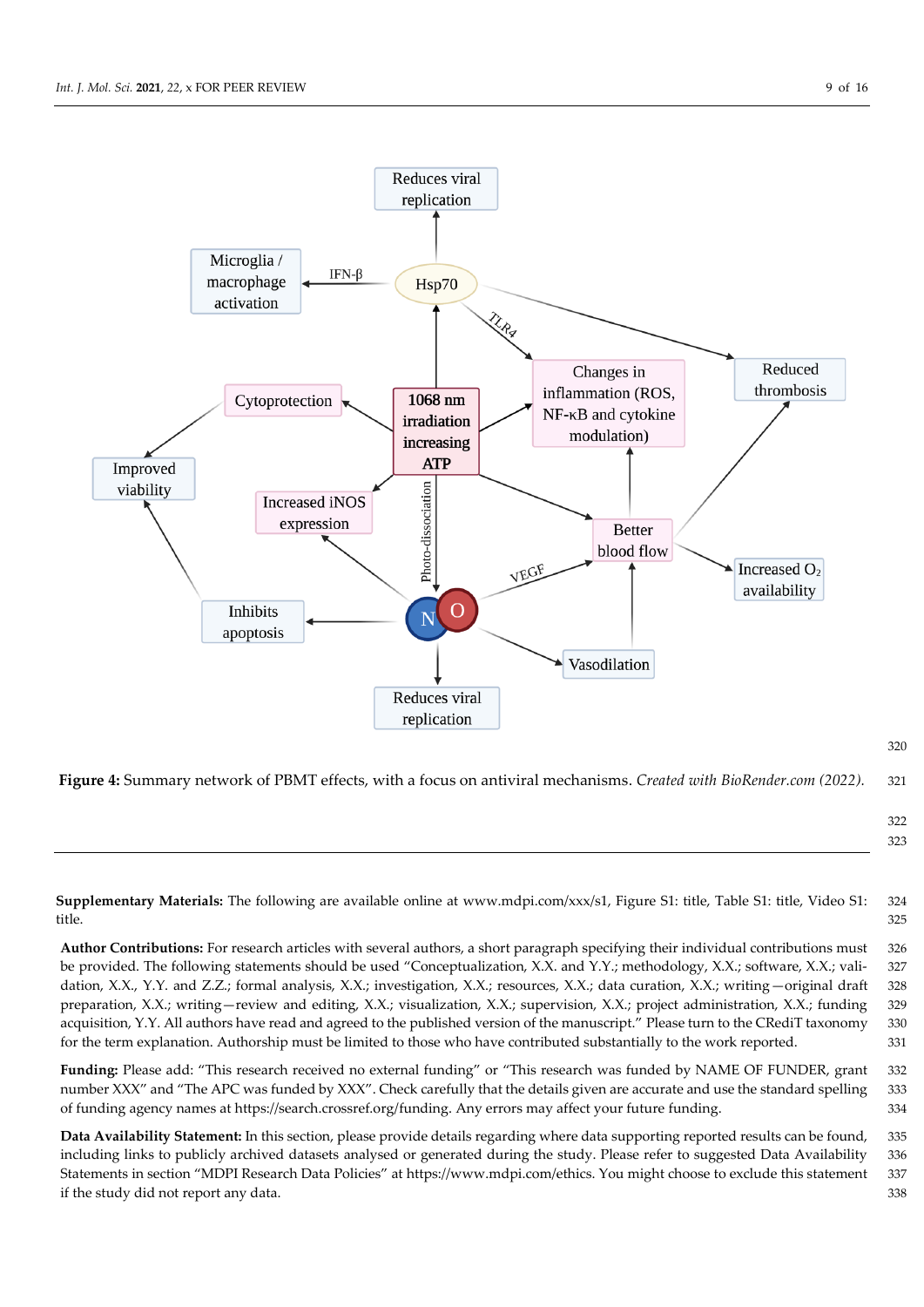**Acknowledgments:** In this section, you can acknowledge any support given which is not covered by the author contribution or 339 funding sections. This may include administrative and technical support, or donations in kind (e.g., materials used for experiments). 340

**Conflicts of Interest:** Declare conflicts of interest or state "The authors declare no conflict of interest." Authors must identify and 341 declare any personal circumstances or interest that may be perceived as inappropriately influencing the representation or interpre- 342 tation of reported research results. Any role of the funders in the design of the study; in the collection, analyses, or interpretation of 343 data; in the writing of the manuscript, or in the decision to publish the results must be declared in this section. If there is no role, 344 please state "The funders had no role in the design of the study; in the collection, analyses, or interpretation of data; in the writing 345 of the manuscript, or in the decision to publish the results". 346

#### **References** 347

| 1.  | Astuti, I.; Ysrafil Severe Acute Respiratory Syndrome Coronavirus 2 (SARS-CoV-2): An overview of viral structure and host         | 348 |
|-----|-----------------------------------------------------------------------------------------------------------------------------------|-----|
|     | response. Diabetes Metab. Syndr. Clin. Res. Rev. 2020, 14, 407-412, doi:10.1016/j.dsx.2020.04.020.                                | 349 |
| 2.  | Romano, M.; Ruggiero, A.; Squeglia, F.; Maga, G.; Berisio, R. A Structural View of SARS-CoV-2 RNA Replication Machinery:          | 350 |
|     | RNA Synthesis, Proofreading and Final Capping. Cells 2020, 9, 1-22, doi:10.3390/cells9051267.                                     | 351 |
| 3.  | Zhou, P.; Yang, X. Lou; Wang, X.G.; Hu, B.; Zhang, L.; Zhang, W.; Si, H.R.; Zhu, Y.; Li, B.; Huang, C.L.; et al. A pneumonia      | 352 |
|     | outbreak associated with a new coronavirus of probable bat origin. Nature 2020, 579, 270-273, doi:10.1038/s41586-020-2012-        | 353 |
|     | 7.                                                                                                                                | 354 |
| 4.  | Kermali, M.; Khalsa, R.K.; Pillai, K.; Ismail, Z.; Harky, A. The role of biomarkers in diagnosis of COVID-19 - A systematic       | 355 |
|     | review. Life Sci. 2020, 254, 1-12, doi:10.1016/j.lfs.2020.117788.                                                                 | 356 |
| 5.  | Sabino, C.P.; Ball, A.R.; Baptista, M.S.; Dai, T.; Hamblin, M.R.; Ribeiro, M.S.; Santos, A.L.; Sellera, F.P.; Tegos, G.P.;        | 357 |
|     | Wainwright, M. Light-based technologies for management of COVID-19 pandemic crisis. J. Photochem. Photobiol. B Biol. 2020,        | 358 |
|     | 212, 1-8, doi:10.1016/j.jphotobiol.2020.111999.                                                                                   | 359 |
| 6.  | Huang, C.; Wang, Y.; Li, X.; Ren, L.; Zhao, J.; Hu, Y.; Zhang, L.; Fan, G.; Xu, J.; Gu, X.; et al. Clinical features of patients  | 360 |
|     | infected with 2019 novel coronavirus in Wuhan, China. Lancet 2020, 395, 497-506, doi:10.1016/S0140-6736(20)30183-5.               | 361 |
| 7.  | Keidar, S.; Kaplan, M.; Gamliel-Lazarovich, A. ACE2 of the heart: From angiotensin I to angiotensin (1-7). Cardiovasc. Res.       | 362 |
|     | 2007, 73, 463-469, doi:10.1016/j.cardiores.2006.09.006.                                                                           | 363 |
| 8.  | Robba, C.; Battaglini, D.; Pelosi, P.; Rocco, P.R.M. Multiple organ dysfunction in SARS-CoV-2: MODS-CoV-2. Expert Rev.            | 364 |
|     | Respir. Med. 2020, 14, 865-868, doi:10.1080/17476348.2020.1778470.                                                                | 365 |
| 9.  | Hamming, I.; Timens, W.; Bulthuis, M.L.C.; Lely, A.T.; Navis, G.J.; van Goor, H. Tissue distribution of ACE2 protein, the         | 366 |
|     | functional receptor for SARS coronavirus. A first step in understanding SARS pathogenesis. J. Pathol. 2004, 203, 631-637,         | 367 |
|     | doi:10.1002/path.1570.                                                                                                            | 368 |
| 10. | Li, M.Y.; Li, L.; Zhang, Y.; Wang, X.S. Expression of the SARS-CoV-2 cell receptor gene ACE2 in a wide variety of human           | 369 |
|     | tissues. Infect. Dis. Poverty 2020, 9, 1-7, doi:10.1186/s40249-020-00662-x.                                                       | 370 |
| 11. | Zou, X.; Chen, K.; Zou, J.; Han, P.; Hao, J.; Han, Z. Single-cell RNA-seq data analysis on the receptor ACE2 expression reveals   | 371 |
|     | the potential risk of different human organs vulnerable to 2019-nCoV infection. Front. Med. 2020, 14, 185-192,                    | 372 |
|     | doi:10.1007/s11684-020-0754-0.                                                                                                    | 373 |
| 12. | Singh, R.; Kang, A.; Luo, X.; Jeyanathan, M.; Gillgrass, A.; Afkhami, S.; Xing, Z. COVID-19: Current knowledge in clinical        | 374 |
|     | features, immunological responses, and vaccine development. FASEB J. 2021, 35, 1-23, doi:10.1096/fj.202002662R.                   | 375 |
| 13. | Guan, W.; Ni, Z.; Hu, Y.; Liang, W.; Ou, C.; He, J.; Liu, L.; Shan, H.; Lei, C.; Hui, D.S.C.; et al. Clinical Characteristics of  | 376 |
|     | Coronavirus Disease 2019 in China. N. Engl. J. Med. 2020, 382, 1708-1720, doi:10.1056/nejmoa2002032.                              | 377 |
| 14. | Chen, N.; Zhou, M.; Dong, X.; Qu, J.; Gong, F.; Han, Y.; Qiu, Y.; Wang, J.; Liu, Y.; Wei, Y.; et al. Epidemiological and clinical | 378 |
|     | characteristics of 99 cases of 2019 novel coronavirus pneumonia in Wuhan, China: a descriptive study. Lancet 2020, 395, 507-      | 379 |
|     | 513, doi:10.1016/S0140-6736(20)30211-7.                                                                                           | 380 |

15. Wu, Z.; McGoogan, J.M. Characteristics of and Important Lessons from the Coronavirus Disease 2019 (COVID-19) Outbreak 381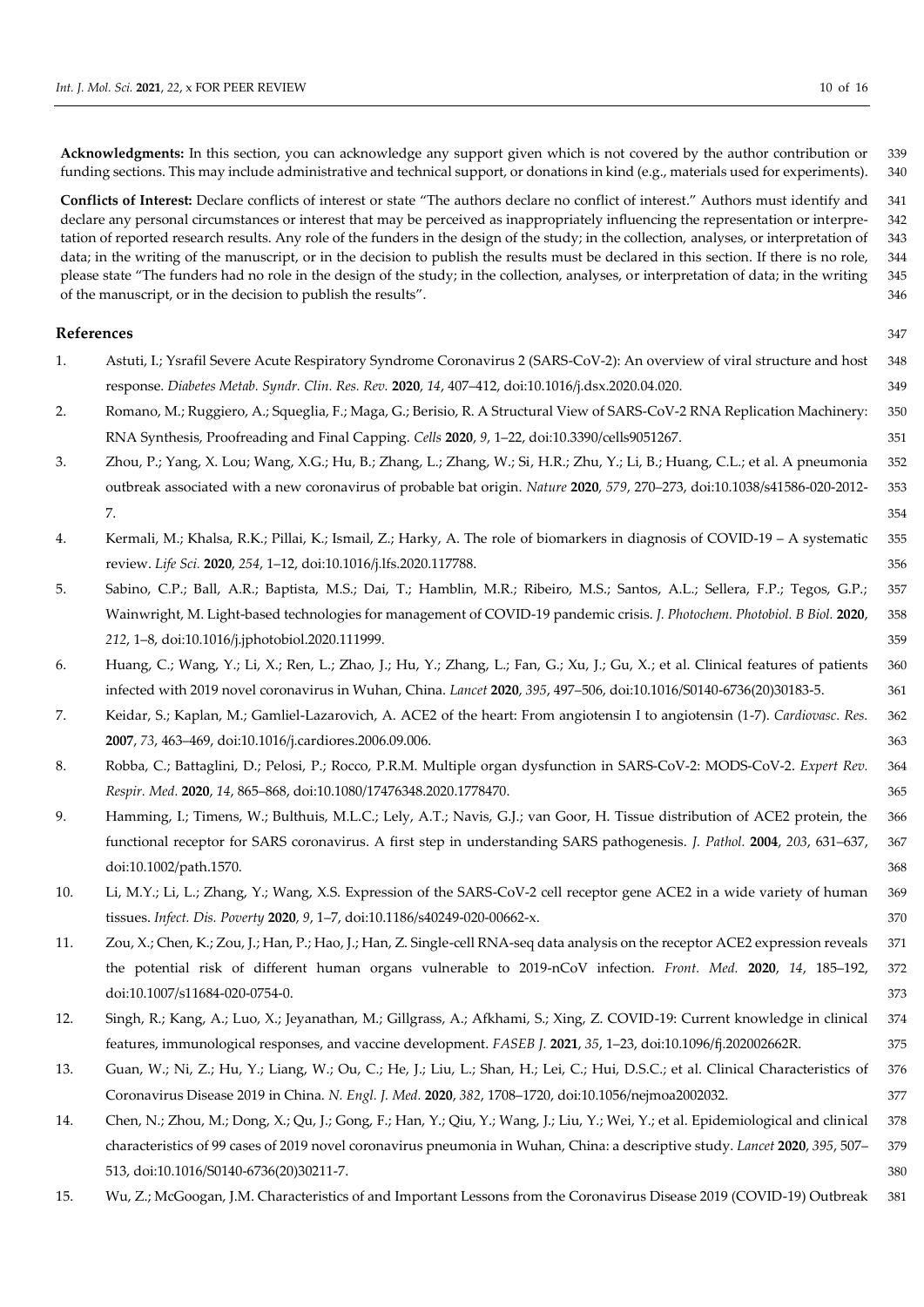|     | in China: Summary of a Report of 72314 Cases from the Chinese Center for Disease Control and Prevention. JAMA - J. Am.            | 382 |
|-----|-----------------------------------------------------------------------------------------------------------------------------------|-----|
|     | Med. Assoc. 2020, 323, 1239-1242.                                                                                                 | 383 |
| 16. | Prasad, A.; Prasad, M. Single Virus Targeting Multiple Organs: What We Know and Where We Are Heading? Front. Med.                 | 384 |
|     | 2020, 7, 370, doi:10.3389/fmed.2020.00370.                                                                                        | 385 |
| 17. | Mustafa, M.I.; Abdelmoneim, A.H.; Mahmoud, E.M.; Makhawi, A.M. Cytokine Storm in COVID-19 Patients, Its Impact on                 | 386 |
|     | Organs and Potential Treatment by QTY Code-Designed Detergent-Free Chemokine Receptors. Mediators Inflamm. 2020, 2020,            | 387 |
|     | 1-7, doi:10.1155/2020/8198963.                                                                                                    | 388 |
| 18. | Ragab, D.; Salah Eldin, H.; Taeimah, M.; Khattab, R.; Salem, R. The COVID-19 Cytokine Storm; What We Know So Far. Front.          | 389 |
|     | Immunol. 2020, 11, 1-4, doi:10.3389/fimmu.2020.01446.                                                                             | 390 |
| 19. | Fekrazad, R. Photobiomodulation and Antiviral Photodynamic Therapy as a Possible Novel Approach in COVID-19                       | 391 |
|     | Management. Photobiomodulation, Photomedicine, Laser Surg. 2020, 38, 255-257, doi:10.1089/photob.2020.4868.                       | 392 |
| 20. | Wu, D.; Yang, X.O. TH17 responses in cytokine storm of COVID-19: An emerging target of JAK2 inhibitor Fedratinib. J.              | 393 |
|     | Microbiol. Immunol. Infect. 2020, 53, 368-370, doi:10.1016/j.jmii.2020.03.005.                                                    | 394 |
| 21. | Zhao, M. Cytokine storm and immunomodulatory therapy in COVID-19: Role of chloroquine and anti-IL-6 monoclonal                    | 395 |
|     | antibodies. Int. J. Antimicrob. Agents 2020, 55, 1-4, doi:10.1016/j.ijantimicag.2020.105982.                                      | 396 |
| 22. | Vetrici, M.A.; Mokmeli, S.; Bohm, A.R.; Monici, M.; Sigman, S.A. Evaluation of adjunctive photobiomodulation (PBMT) for           | 397 |
|     | COVID-19 pneumonia via clinical status and pulmonary severity indices in a preliminary trial. J. Inflamm. Res. 2021, 14, 965-     | 398 |
|     | 979, doi:10.2147/JIR.S301625.                                                                                                     | 399 |
| 23. | Klok, F.A.; Kruip, M.J.H.A.; van der Meer, N.J.M.; Arbous, M.S.; Gommers, D.A.M.P.J.; Kant, K.M.; Kaptein, F.H.J.; van            | 400 |
|     | Paassen, J.; Stals, M.A.M.; Huisman, M. V.; et al. Incidence of thrombotic complications in critically ill ICU patients with      | 401 |
|     | COVID-19. Thromb. Res. 2020, 191, 145-147, doi:10.1016/j.thromres.2020.04.013.                                                    | 402 |
| 24. | Whyte, M.B.; Kelly, P.A.; Gonzalez, E.; Arya, R.; Roberts, L.N. Pulmonary embolism in hospitalised patients with COVID-19.        | 403 |
|     | Thromb. Res. 2020, 195, 95-99, doi:10.1016/j.thromres.2020.07.025.                                                                | 404 |
| 25. | Abou-Ismail, M.Y.; Diamond, A.; Kapoor, S.; Arafah, Y.; Nayak, L. The hypercoagulable state in COVID-19: Incidence,               | 405 |
|     | pathophysiology, and management. Thromb. Res. 2020, 194, 101-115, doi:10.1016/j.thromres.2020.06.029.                             | 406 |
| 26. | Varatharaj, A.; Thomas, N.; Ellul, M.A.; Davies, N.W.S.; Pollak, T.A.; Tenorio, E.L.; Sultan, M.; Easton, A.; Breen, G.; Zandi,   | 407 |
|     | M.; et al. Neurological and neuropsychiatric complications of COVID-19 in 153 patients: a UK-wide surveillance study. The         | 408 |
|     | Lancet Psychiatry 2020, 7, 875-882, doi:10.1016/S2215-0366(20)30287-X.                                                            | 409 |
| 27. | Taquet, M.; Geddes, J.R.; Husain, M.; Luciano, S.; Harrison, P.J. 6-month neurological and psychiatric outcomes in 236 379        | 410 |
|     | survivors of COVID-19: a retrospective cohort study using electronic health records. The Lancet Psychiatry 2021, 8, 416-443,      | 411 |
|     | doi:10.1016/s2215-0366(21)00084-5.                                                                                                | 412 |
| 28. | Mao, L.; Jin, H.; Wang, M.; Hu, Y.; Chen, S.; He, Q.; Chang, J.; Hong, C.; Zhou, Y.; Wang, D.; et al. Neurologic Manifestations   | 413 |
|     | of Hospitalized Patients with Coronavirus Disease 2019 in Wuhan, China. JAMA Neurol. 2020, 77, 683-690,                           | 414 |
|     | doi:10.1001/jamaneurol.2020.1127.                                                                                                 | 415 |
| 29. | Lee, Y.; Min, P.; Lee, S.; Kim, S.W. Prevalence and duration of acute loss of smell or taste in COVID-19 patients. J. Korean Med. | 416 |
|     | Sci. 2020, 35, 1-6, doi:10.3346/JKMS.2020.35.E174.                                                                                | 417 |
| 30. | Mishra, R.; Banerjea, A.C. Neurological Damage by Coronaviruses: A Catastrophe in the Queue! Front. Immunol. 2020, 11, 1-         | 418 |
|     | 13, doi:10.3389/fimmu.2020.565521.                                                                                                | 419 |
| 31. | Koralnik, I.J.; Tyler, K.L. COVID-19: A Global Threat to the Nervous System. Ann. Neurol. 2020, 88, 1-11,                         | 420 |
|     | doi:10.1002/ana.25807.                                                                                                            | 421 |
|     | Taquet, M.; Luciano, S.; Geddes, J.R.; Harrison, P.J. Bidirectional associations between COVID-19 and psychiatric disorder:       | 422 |
| 32. |                                                                                                                                   |     |
|     | retrospective cohort studies of 62 354 COVID-19 cases in the USA. The Lancet Psychiatry 2021, 8, 130-140, doi:10.1016/S2215-      | 423 |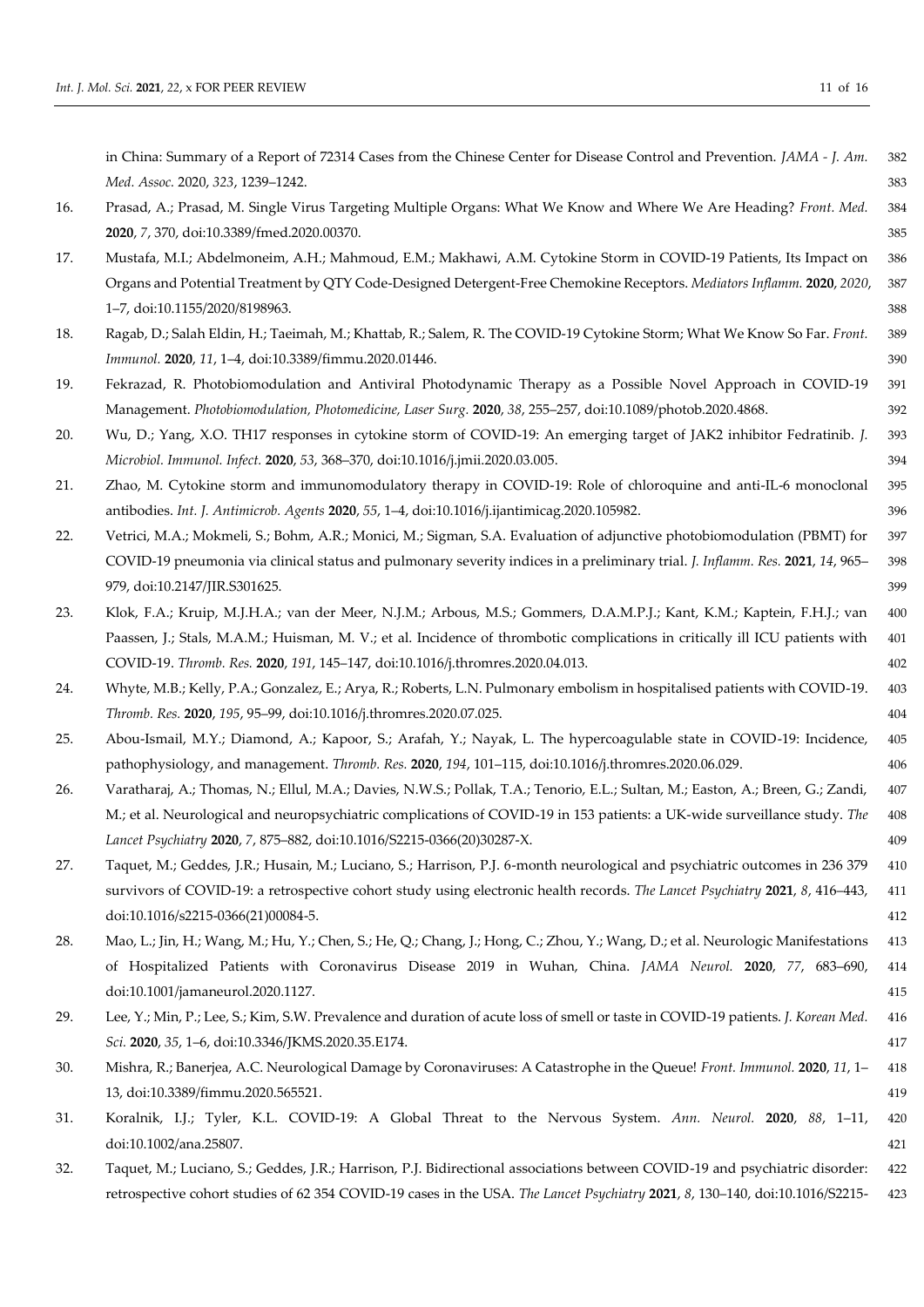|     | 0366(20)30462-4.                                                                                                                       | 424     |
|-----|----------------------------------------------------------------------------------------------------------------------------------------|---------|
| 33. | Guo, Q.; Zheng, Y.; Shi, J.; Wang, J.; Li, G.; Li, C.; Fromson, J.A.; Xu, Y.; Liu, X.; Xu, H.; et al. Immediate psychological distress | 425     |
|     | in quarantined patients with COVID-19 and its association with peripheral inflammation: A mixed-method study. Brain.                   | 426     |
|     | Behav. Immun. 2020, 88, 17-27, doi:10.1016/j.bbi.2020.05.038.                                                                          | 427     |
| 34. | Zhou, Z.; Kang, H.; Li, S.; Zhao, X. Understanding the neurotropic characteristics of SARS-CoV-2: from neurological                    | 428     |
|     | manifestations of COVID-19 to potential neurotropic mechanisms. J. Neurol. 2020, 267, 2179-2184, doi:10.1007/s00415-020-               | 429     |
|     | 09929-7.                                                                                                                               | 430     |
| 35. | Swanson, P.; McGavern, D. Portals of Viral Entry into the Central Nervous System. In The Blood-Brain Barrier in Health and             | 431     |
|     | Disease, Volume Two; CRC Press, 2015; pp. 23-47.                                                                                       | 432     |
| 36. | Murta, V.; Villarreal, A.; Ramos, A.J. Severe Acute Respiratory Syndrome Coronavirus 2 Impact on the Central Nervous                   | 433     |
|     | System: Are Astrocytes and Microglia Main Players or Merely Bystanders? ASN Neuro 2020, 12, 1-17,                                      | 434     |
|     | doi:10.1177/1759091420954960.                                                                                                          | 435     |
| 37. | Baig, A.M.; Khaleeq, A.; Ali, U.; Syeda, H. Evidence of the COVID-19 Virus Targeting the CNS: Tissue Distribution, Host-               | 436     |
|     | and Proposed<br>Neurotropic Mechanisms. ACS Chem.<br>Neurosci.<br>Interaction,<br>2020,<br>11,<br>995-998,<br>Virus                    | 437     |
|     | doi:10.1021/acschemneuro.0c00122.                                                                                                      | 438     |
| 38. | Meinhardt, J.; Radke, J.; Dittmayer, C.; Franz, J.; Thomas, C.; Mothes, R.; Laue, M.; Schneider, J.; Brünink, S.; Greuel, S.; et al.   | 439     |
|     | Olfactory transmucosal SARS-CoV-2 invasion as a port of central nervous system entry in individuals with COVID-19. Nat.                | 440     |
|     | Neurosci. 2021, 24, 168-175, doi:10.1038/s41593-020-00758-5.                                                                           | 441     |
| 39. | Netland, J.; Meyerholz, D.K.; Moore, S.; Cassell, M.; Perlman, S. Severe Acute Respiratory Syndrome Coronavirus Infection              | 442     |
|     | Causes Neuronal Death in the Absence of Encephalitis in Mice Transgenic for Human ACE2. J. Virol. 2008, 82, 7264-7275,                 | 443     |
|     | doi:10.1128/jvi.00737-08.                                                                                                              | 444     |
| 40. | Matsuda, K.; Park, C.H.; Sunden, Y.; Kimura, T.; Ochiai, K.; Kida, H.; Umemura, T. The vagus nerve is one route of                     | 445     |
|     | transneural invasion for intranasally inoculated influenza A virus in mice. Vet. Pathol. 2004, 41, 101-107, doi:10.1354/vp.41-2-       | 446     |
|     | 101.                                                                                                                                   | 447     |
| 41. | Yachou, Y.; El Idrissi, A.; Belapasov, V.; Ait Benali, S. Neuroinvasion, neurotropic, and neuroinflammatory events of SARS-            | 448     |
|     | CoV-2: understanding the neurological manifestations in COVID-19 patients. Neurol. Sci. 2020, 41, 2657-2669,                           | 449     |
|     | doi:10.1007/s10072-020-04575-3.                                                                                                        | 450     |
| 42. | Alam, S.B.; Willows, S.; Kulka, M.; Sandhu, J.K. Severe acute respiratory syndrome coronavirus 2 may be an                             | 451     |
|     | underappreciated pathogen of the central nervous system. Eur. J. Neurol. 2020, 27, 2348-2360, doi:10.1111/ene.14442.                   | 452     |
| 43. | Hou, Y.J.; Okuda, K.; Edwards, C.E.; Martinez, D.R.; Asakura, T.; Dinnon, K.H.; Kato, T.; Lee, R.E.; Yount, B.L.; Mascenik,            | $453\,$ |
|     | T.M.; et al. SARS-CoV-2 Reverse Genetics Reveals a Variable Infection Gradient in the Respiratory Tract. Cell 2020, 182, 429-          | 454     |
|     | 446, doi:10.1016/j.cell.2020.05.042.                                                                                                   | 455     |
| 44. | Mori, I.; Nishiyama, Y.; Yokochi, T.; Kimura, Y. Olfactory transmission of neurotropic viruses. J. Neurovirol. 2005, 11, 129-137,      | 456     |
|     | doi:10.1080/13550280590922793.                                                                                                         | 457     |
| 45. | Gallagher, P.E.; Chappell, M.C.; Ferrario, C.M.; Tallant, E.A. Distinct roles for ANG II and ANG-(1-7) in the regulation of            | 458     |
|     | angiotensin-converting enzyme 2 in rat astrocytes. Am. J. Physiol. - Cell Physiol. 2006, 290, 420-426,                                 | 459     |
|     | doi:10.1152/ajpcell.00409.2004.                                                                                                        | 460     |
| 46. | Gowrisankar, Y. V.; Clark, M.A. Angiotensin II regulation of angiotensin-converting enzymes in spontaneously hypertensive              | 461     |
|     | rat primary astrocyte cultures. J. Neurochem. 2016, 138, 74-85, doi:10.1111/jnc.13641.                                                 | 462     |
| 47. | Xu, J.; Lazartigues, E. Expression of ACE2 in Human Neurons Supports the Neuro-Invasive Potential of COVID-19 Virus.                   | 463     |
|     | Cell. Mol. Neurobiol. 2020, 2020, 1-5, doi:10.1007/s10571-020-00915-1.                                                                 | 464     |

48. Fotuhi, M.; Mian, A.; Meysami, S.; Raji, C.A. Neurobiology of COVID-19. *J. Alzheimer's Dis.* **2020**, *76*, 3–19, doi:10.3233/JAD- 465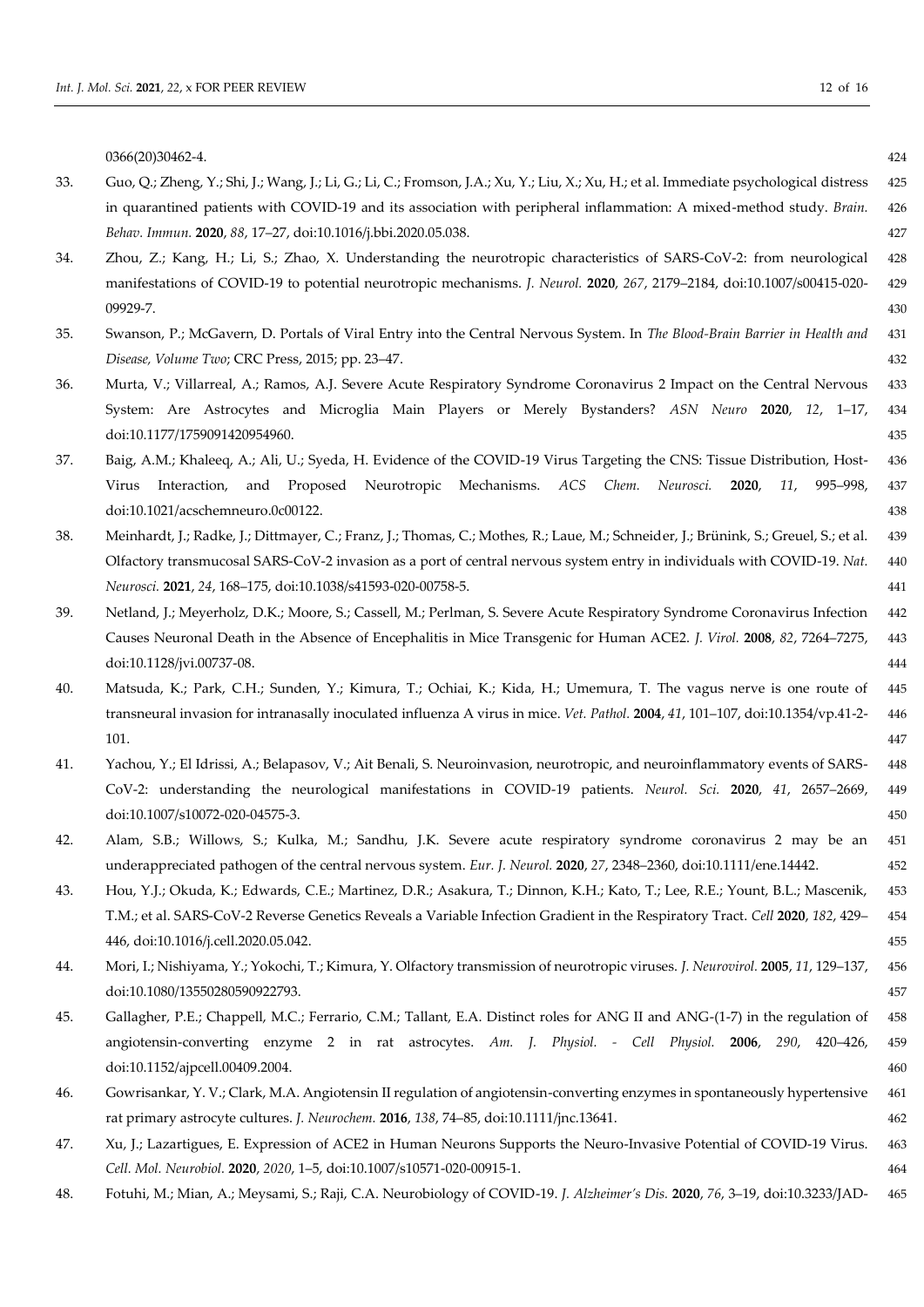|     | 200581.                                                                                                                            | 466 |
|-----|------------------------------------------------------------------------------------------------------------------------------------|-----|
| 49. | Maiman, T.H. Stimulated optical radiation in Ruby. Nature 1960, 187, 493-494, doi:10.1038/187493a0.                                | 467 |
| 50. | Mester, E.; Szende, B.; Gärtner, P. [The effect of laser beams on the growth of hair in mice]. Radiobiol. Radiother. 1968, 9, 621- | 468 |
|     | 626.                                                                                                                               | 469 |
| 51. | Mester, E.; Mester, A.F.; Mester, A. The biomedical effects of laser application. Lasers Surg. Med. 1985, 5, 31-39,                | 470 |
|     | doi:10.1002/lsm.1900050105.                                                                                                        | 471 |
| 52. | Mester, E.; Spiry, T.; Szende, B.; Tota, J.G. Effect of laser rays on wound healing. Am. J. Surg. 1971, 122, 532-535,              | 472 |
|     | doi:10.1016/0002-9610(71)90482-X.                                                                                                  | 473 |
| 53. | Hamblin, M.R. Photobiomodulation or low-level laser therapy. J. Biophotonics 2016, 9, 1122-1124, doi:10.1002/jbio.201670113.       | 474 |
| 54. | Hamblin, M.R.; Huang, Y.Y.; Heiskanen, V. Non-mammalian Hosts and Photobiomodulation: Do All Life-forms Respond to                 | 475 |
|     | Light? Photochem. Photobiol. 2019, 95, 126-139, doi:10.1111/php.12951.                                                             | 476 |
| 55. | Anders, J.J.; Lanzafame, R.J.; Arany, P.R. Low-level light/laser therapy versus photobiomodulation therapy. Photomed. Laser        | 477 |
|     | Surg. 2015, 33, 183-184, doi:10.1089/pho.2015.9848.                                                                                | 478 |
| 56. | Chung, H.; Dai, T.; Sharma, S.K.; Huang, Y.Y.; Carroll, J.D.; Hamblin, M.R. The nuts and bolts of low-level laser (Light)          | 479 |
|     | therapy. Ann. Biomed. Eng. 2012, 40, 516-533, doi:10.1007/s10439-011-0454-7.                                                       | 480 |
| 57. | Hamblin, M.R.; Demidova, T.N. Mechanisms of low level light therapy. Int. Soc. Opt. Eng. 2006, 6140, 1-13,                         | 481 |
|     | doi:10.1117/12.646294.                                                                                                             | 482 |
| 58. | Huang, Y.Y.; Chen, A.C.H.; Carroll, J.D.; Hamblin, M.R. Biphasic dose response in low level light therapy. Dose-Response 2009,     | 483 |
|     | 7, 358-383, doi:10.2203/dose-response.09-027.Hamblin.                                                                              | 484 |
| 59. | Karu, T.I. Molecular mechanism of the therapeutic effect of low-intensity laser radiation. Lasers Life Sci. 1988, 2, 53-74.        | 485 |
| 60. | Karu, T.I. Multiple roles of cytochrome c oxidase in mammalian cells under action of red and IR-A radiation. IUBMB Life            | 486 |
|     | 2010, 62, 607-610, doi:10.1002/iub.359.                                                                                            | 487 |
| 61. | Karu, T.I.; Afanas'eva, N.I. Cytochrome c oxidase as the primary photoacceptor upon laser exposure of cultured cells to            | 488 |
|     | visible and near IR-range light. Dokl. Akad. Nauk 1995, 342, 693-695.                                                              | 489 |
| 62. | Moncada, S.; Erusalimsky, J.D. Does nitric oxide modulate mitochondrial energy generation and apoptosis? Nat. Rev. Mol.            | 490 |
|     | Cell Biol. 2002, 3, 214-220, doi:10.1038/nrm762.                                                                                   | 491 |
| 63. | Brown, G.C.; Cooper, C.E. Nanomolar concentrations of nitric oxide reversibly inhibit synaptosomal respiration by                  | 492 |
|     | competing with oxygen at cytochrome oxidase. FEBS Lett. 1994, 356, 295-298, doi:10.1016/0014-5793(94)01290-3.                      | 493 |
| 64. | Lane, N. Cell biology: Power games. Nature 2006, 443, 901-903, doi:10.1038/443901a.                                                | 494 |
| 65. | Farivar, S.; Malekshahabi, T.; Shiari, R. Biological effects of low level laser therapy. J. Lasers Med. Sci. 2014, 5, 58-62,       | 495 |
|     | doi:10.22037/2010.v5i2.5540.                                                                                                       | 496 |
| 66. | De Freitas, L.F.; Hamblin, M.R. Proposed Mechanisms of Photobiomodulation or Low-Level Light Therapy. IEEE J. Sel. Top.            | 497 |
|     | Quantum Electron. 2016, 22, 348-364, doi:10.1109/JSTQE.2016.2561201.                                                               | 498 |
| 67. | Duggett, N.A.; Chazot, P.L. Low-intensity light therapy (1068 nm) protects CAD neuroblastoma cells from $\beta$ -amyloid-          | 499 |
|     | mediated cell death. Biol. Med. 2014, 6, 1-6, doi:10.4172/0974-8369.S1.003.                                                        | 500 |
| 68. | Dougal, G.; Lee, S.Y. Evaluation of the efficacy of low-level light therapy using 1072 nm infrared light for the treatment of      | 501 |
|     | herpes simplex labialis. Clin. Exp. Dermatol. 2013, 38, 713-718, doi:10.1111/ced.12069.                                            | 502 |
| 69. | Celine Lee, S.Y.; Seong, I.W.; Kim, J.S.; Cheon, K.A.; Gu, S.H.; Kim, H.H.; Park, K.H. Enhancement of cutaneous immune             | 503 |
|     | response to bacterial infection after low-level light therapy with 1072 nm infrared light: A preliminary study. J. Photochem.      | 504 |
|     | Photobiol. B Biol. 2011, 105, 175-182, doi:10.1016/j.jphotobiol.2011.08.009.                                                       | 505 |
| 70. | Bradford, A.; Barlow, A.; Chazot, P.L. Probing the differential effects of infrared light sources IR1072 and IR880 on human        | 506 |
|     | lymphocytes: Evidence of selective cytoprotection by IR1072. J. Photochem. Photobiol. B Biol. 2005, 81, 9-14,                      | 507 |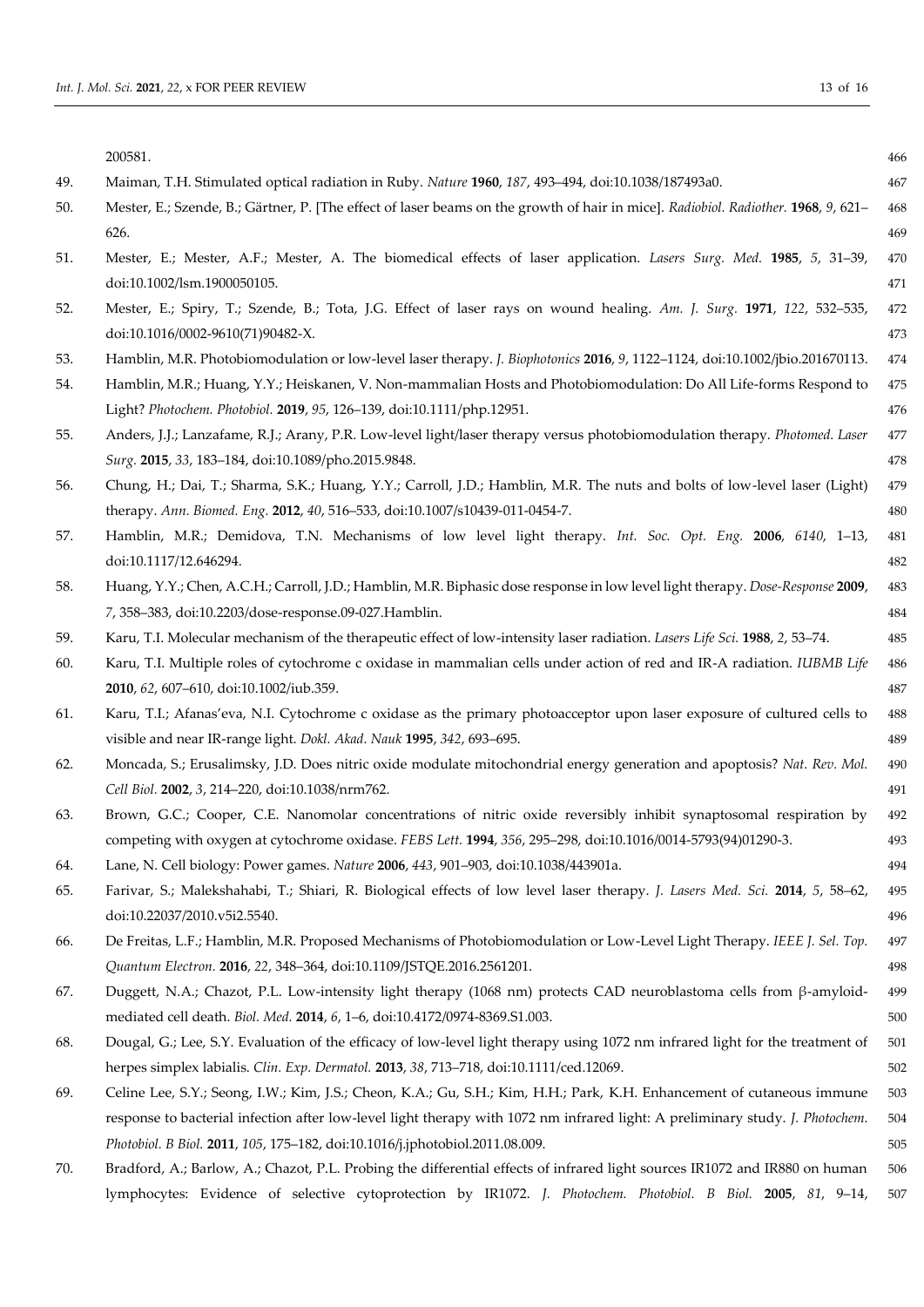|     | doi:10.1016/j.jphotobiol.2005.05.005.                                                                                                  | 508 |
|-----|----------------------------------------------------------------------------------------------------------------------------------------|-----|
| 71. | Salehpour, F.; Mahmoudi, J.; Kamari, F.; Sadigh-Eteghad, S.; Rasta, S.H.; Hamblin, M.R. Brain Photobiomodulation Therapy:              | 509 |
|     | a Narrative Review. Mol. Neurobiol. 2018, 55, 6601-6636, doi:10.1007/s12035-017-0852-4.                                                | 510 |
| 72. | Hamblin, M.R. Shining light on the head: Photobiomodulation for brain disorders. BBA Clin. 2016, 6, 113-124,                           | 511 |
|     | doi:10.1016/j.bbacli.2016.09.002.                                                                                                      | 512 |
| 73. | Tsai, C.L.; Chen, J.C.; Wang, W.J. Near-infrared absorption property of biological soft tissue constituents. J. Med. Biol. Eng.        | 513 |
|     | 2001, 21, 7-14.                                                                                                                        | 514 |
| 74. | Oliveira, M.C.; Greiffo, F.R.; Rigonato-Oliveira, N.C.; Custódio, R.W.A.; Silva, V.R.; Damaceno-Rodrigues, N.R.; Almeida,              | 515 |
|     | F.M.; Albertini, R.; Lopes-Martins, R.Á.B.; De Oliveira, L.V.F.; et al. Low level laser therapy reduces acute lung inflammation        | 516 |
|     | in a model of pulmonary and extrapulmonary LPS-induced ARDS. J. Photochem. Photobiol. B Biol. 2014, 134, 57-63,                        | 517 |
|     | doi:10.1016/j.jphotobiol.2014.03.021.                                                                                                  | 518 |
| 75. | Aimbire, F.; Ligeiro De Oliveira, A.P.; Albertini, R.; Corrêa, J.C.; Ladeira De Campos, C.B.; Lyon, J.P.; Silva, J.A.; Costa, M.S.     | 519 |
|     | Low level laser therapy (LLLT) decreases pulmonary microvascular leakage, neutrophil influx and IL-1β levels in airway                 | 520 |
|     | and lung from rat subjected to LPS-induced inflammation. Inflammation 2008, 31, 189-197, doi:10.1007/s10753-008-9064-4.                | 521 |
| 76. | Moraes, G.D.C.; Vitoretti, L.B.; De Brito, A.A.; Alves, C.E.; De Oliveira, N.C.R.; Dos Santos Dias, A.; Matos, Y.S.T.; Oliveira,       | 522 |
|     | M.C.; Oliveira, L.V.F.; Da Palma, R.K.; et al. Low-level laser therapy reduces lung inflammation in an experimental model of           | 523 |
|     | chronic obstructive pulmonary disease involving P2X7 receptor. Oxid. Med. Cell. Longev. 2018, 2018, 1-8,                               | 524 |
|     | doi:10.1155/2018/6798238.                                                                                                              | 525 |
| 77. | Vatankhah, Z.; Mokmeli, S.; Boshbishe, S. Evaluation The effect of Low Level Laser Therapy (LLLT) in treatment of asthma,              | 526 |
|     | added to conventional drug therapy (Crossover, Case Control Clinical Trial). Photodiagnosis Photodyn. Ther. 2008, 5, S22,              | 527 |
|     | doi:10.1016/s1572-1000(08)70063-2.                                                                                                     | 528 |
| 78. | de Souza, G.H.M.; Ferraresi, C.; Moreno, M.A.; Pessoa, B.V.; Damiani, A.P.M.; Filho, V.G.; dos Santos, G.V.; Zamunér, A.R.             | 529 |
|     | Acute effects of photobiomodulation therapy applied to respiratory muscles of chronic obstructive pulmonary disease                    | 530 |
|     | patients: a double-blind, randomized, placebo-controlled crossover trial. Lasers Med. Sci. 2020, 35, 1055-1063,                        | 531 |
|     | doi:10.1007/s10103-019-02885-3.                                                                                                        | 532 |
| 79. | De Marchi, T.; Frâncio, F.; Ferlito, J.V.; Weigert, R.; de Oliveira, C.; Merlo, A.P.; Pandini, D.L.; Pasqual-Júnior, B.A.; Giovanella, | 533 |
|     | D.; Tomazoni, S.S.; et al. Effects of photobiomodulation therapy combined with static magnetic field in severe COVID-19                | 534 |
|     | patients requiring intubation: A pragmatic randomized placebo-controlled trial. J. Inflamm. Res. 2021, 14, 3569-3585,                  | 535 |
|     | doi:10.2147/JIR.S318758.                                                                                                               | 536 |
| 80. | Sigman, S.A.; Mokmeli, S.; Monici, M.; Vetrici, M.A. A 57-year-old african american man with severe COVID-19 pneumonia                 | 537 |
|     | who responded to supportive photobiomodulation therapy (PBMT): First use of PBMT in COVID-19. Am. J. Case Rep. 2020,                   | 538 |
|     | 21, 1-7, doi:10.12659/AJCR.926779.                                                                                                     | 539 |
| 81. | Hwang, J.; Castelli, D.M.; Gonzalez-Lima, F. Cognitive enhancement by transcranial laser stimulation and acute aerobic                 | 540 |
|     | exercise. Lasers Med. Sci. 2016, 31, 1151-1160, doi:10.1007/s10103-016-1962-3.                                                         | 541 |
| 82. | Michalikova, S.; Ennaceur, A.; van Rensburg, R.; Chazot, P.L. Emotional responses and memory performance of middle-aged                | 542 |
|     | CD1 mice in a 3D maze: Effects of low infrared light. Neurobiol. Learn. Mem. 2008, 89, 480-488, doi:10.1016/j.nlm.2007.07.014.         | 543 |
| 83. | Kim, Y.M.; Talanian, R. V.; Billiar, T.R. Nitric oxide inhibits apoptosis by preventing increases in caspase-3- like activity via      | 544 |
|     | two distinct mechanisms. J. Biol. Chem. 1997, 272, 31138-31148, doi:10.1074/jbc.272.49.31138.                                          | 545 |
| 84. | Dimmeler, S.; Haendeler, J.; Nehls, M.; Zeiher, A.M. Suppression of apoptosis by nitric oxide via inhibition of interleukin-           | 546 |
|     | 1β-converting enzyme (ICE)-like and cysteine protease protein (CPP)-32-like proteases. J. Exp. Med. 1997, 185, 601–607,                | 547 |
|     | doi:10.1084/jem.185.4.601.                                                                                                             | 548 |
| 85. | Melino, G.; Bernassola, F.; Catani, M.V.; Rossi, A.; Corazzari, M.; Sabatini, S.; Vilbois, F.; Green, D.R. Nitric oxide inhibits       | 549 |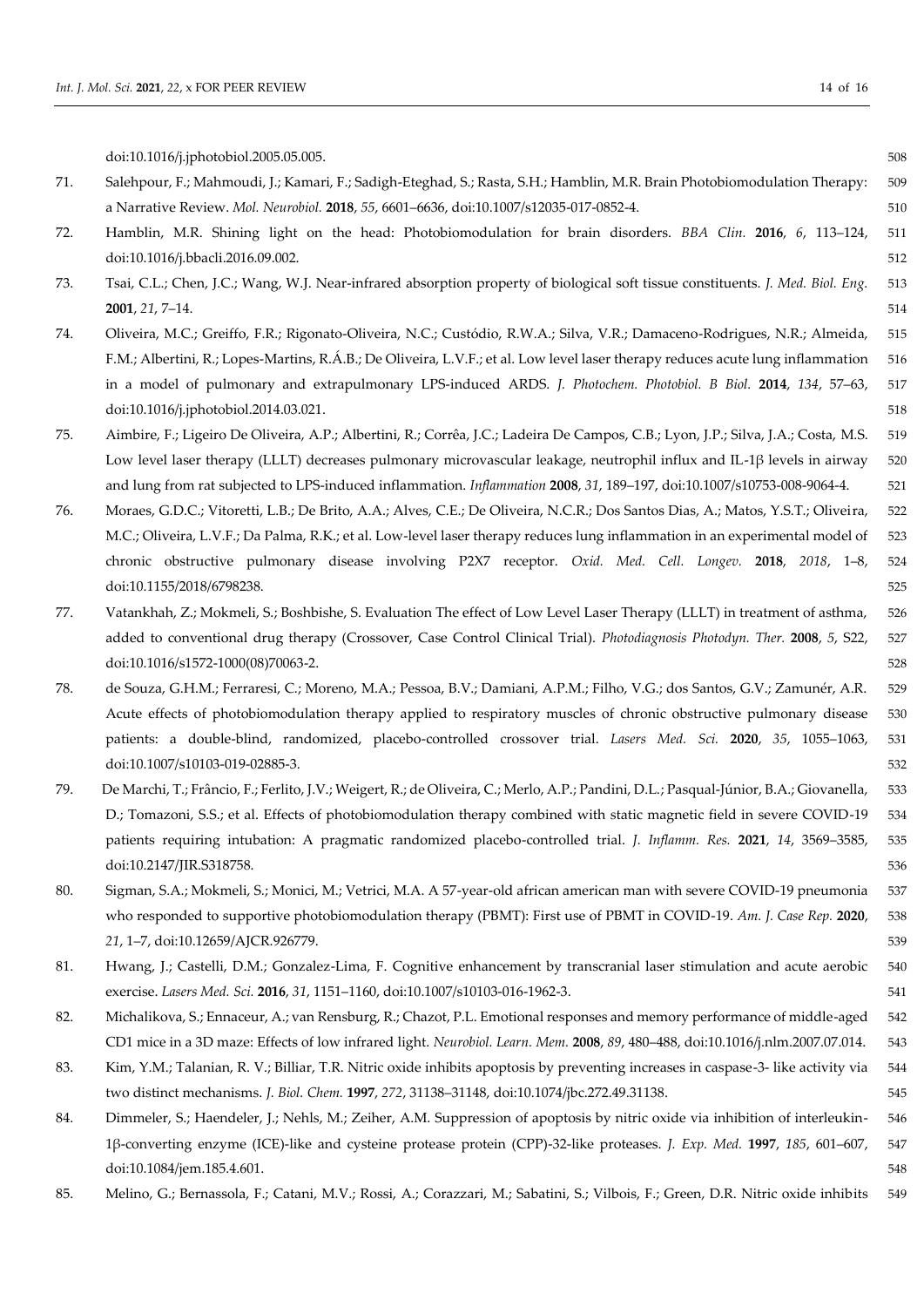|      | apoptosis via AP-1-dependent CD95L transactivation. Cancer Res. 2000, 60, 2377-2383.                                                    | 550 |
|------|-----------------------------------------------------------------------------------------------------------------------------------------|-----|
| 86.  | Jones, M.L.; Ganopolsky, J.G.; Labbé, A.; Wahl, C.; Prakash, S. Antimicrobial properties of nitric oxide and its application in         | 551 |
|      | antimicrobial formulations and medical devices. Appl. Microbiol. Biotechnol. 2010, 88, 401-407.                                         | 552 |
| 87.  | Croen, K.D. Evidence for an antiviral effect of nitric oxide. Inhibition of herpes simplex virus type 1 replication. J. Clin. Invest.   | 553 |
|      | 1993, 91, 2446-2452, doi:10.1172/JCI116479.                                                                                             | 554 |
| 88.  | Karupiah, G.; Xie, Q.W.; Buller, R.M.L.; Nathan, C.; Duarte, C.; MacMicking, J.D. Inhibition of viral replication by interferon-        | 555 |
|      | γ-induced nitric oxide synthase. Science (80-.). 1993, 261, 1445-1448, doi:10.1126/science.7690156.                                     | 556 |
| 89.  | Åkerström, S.; Gunalan, V.; Keng, C.T.; Tan, Y.J.; Mirazimi, A. Dual effect of nitric oxide on SARS-CoV replication: Viral RNA          | 557 |
|      | production and palmitoylation of the S protein are affected. Virology 2009, 395, 1-9, doi:10.1016/j.virol.2009.09.007.                  | 558 |
| 90.  | Akaberi, D.; Krambrich, J.; Ling, J.; Luni, C.; Hedenstierna, G.; Järhult, J.D.; Lennerstrand, J.; Lundkvist, Å. Mitigation of the      | 559 |
|      | replication of SARS-CoV-2 by nitric oxide in vitro. Redox Biol. 2020, 37, 101734, doi:10.1016/j.redox.2020.101734.                      | 560 |
| 91.  | de Matos, B.T.L.; Buchaim, D.V.; Pomini, K.T.; Barbalho, S.M.; Guiguer, E.L.; Reis, C.H.B.; Bueno, C.R. de S.; da Cunha, M.R.;          | 561 |
|      | Pereira, E. de S.B.M.; Buchaim, R.L. Photobiomodulation therapy as a possible new approach in covid-19: A systematic                    | 562 |
|      | review. Life 2021, 11.                                                                                                                  | 563 |
| 92.  | Wajih, N.; Alipour, E.; Rigal, F.; Zhu, J.; Perlegas, A.; Caudell, D.L.; Kim-Shapiro, D. Effects of nitrite and far-red light on        | 564 |
|      | coagulation. Nitric Oxide - Biol. Chem. 2021, 107, 11-18, doi:10.1016/j.niox.2020.11.005.                                               | 565 |
| 93.  | Nejatifard, M.; Asefi, S.; Jamali, R.; Hamblin, M.R.; Fekrazad, R. Probable positive effects of the photobiomodulation as an            | 566 |
|      | adjunctive treatment in COVID-19: A systematic review. Cytokine 2021, 137, 1-10, doi:10.1016/j.cyto.2020.155312.                        | 567 |
| 94.  | Bathini, M.; Raghushaker, C.R.; Mahato, K.K. The Molecular Mechanisms of Action of Photobiomodulation Against                           | 568 |
|      | Neurodegenerative Diseases: A Systematic Review. Cell. Mol. Neurobiol. 2020, 1-17, doi:10.1007/s10571-020-01016-9.                      | 569 |
| 95.  | de Oliveira, V.L.C.; Silva, J.A.; Serra, A.J.; Pallotta, R.C.; da Silva, E.A.P.; de Farias Marques, A.C.; Feliciano, R. dos S.; Marcos, | 570 |
|      | R.L.; Leal-Junior, E.C.P.; de Carvalho, P. de T.C. Photobiomodulation therapy in the modulation of inflammatory mediators               | 571 |
|      | and bradykinin receptors in an experimental model of acute osteoarthritis. Lasers Med. Sci. 2017, 32, 87-94, doi:10.1007/s10103-        | 572 |
|      | 016-2089-2.                                                                                                                             | 573 |
| 96.  | Huang, Y.Y.; Nagata, K.; Tedford, C.E.; Mccarthy, T.; Hamblin, M.R. Low-level laser therapy (LLLT) reduces oxidative stress             | 574 |
|      | in primary cortical neurons in vitro. <i>J. Biophotonics</i> 2013, 6, 829–838, doi:10.1002/jbio.201200157.                              | 575 |
| 97.  | Chen, A.C.-H.; Arany, P.R.; Huang, Y.Y.; Tomkinson, E.M.; Sharma, S.K.; Kharkwal, G.B.; Saleem, T.; Mooney, D.; Yull, F.E.;             | 576 |
|      | Blackwell, T.S.; et al. Low-Level laser therapy activates NF-kB via generation of reactive oxygen species in mouse embryonic            | 577 |
|      | fibroblasts. PLoS One 2011, 6, 1-8, doi:10.1371/journal.pone.0022453.                                                                   | 578 |
| 98.  | Chen, A.C.H.; Huang, Y.Y.; Sharma, S.K.; Hamblin, M.R. Effects of 810-nm laser on murine bone-marrow-derived dendritic                  | 579 |
|      | cells. Photomed. Laser Surg. 2011, 29, 383-389, doi:10.1089/pho.2010.2837.                                                              | 580 |
| 99.  | Hamblin, M.R. The role of nitric oxide in low level light therapy. Mech. Low-Light Ther. III 2008, 6846, 1-14,                          | 581 |
|      | doi:10.1117/12.764918.                                                                                                                  | 582 |
| 100. | Drohomirecka, A.; Iwaszko, A.; Walski, T.; Pliszczak-Król, A.; Wąż, G.; Graczyk, S.; Gałecka, K.; Czerski, A.; Bujok, J.;               | 583 |
|      | Komorowska, M. Low-level light therapy reduces platelet destruction during extracorporeal circulation. Sci. Rep. 2018, 8,               | 584 |
|      | 16963, doi:10.1038/s41598-018-35311-9.                                                                                                  | 585 |
| 101. | Lapchak, P.A.; Han, M.K.; Salgado, K.F.; Streeter, J.; Zivin, J.A. Safety profile of transcranial near-infrared laser therapy           | 586 |
|      | administered in combination with thrombolytic therapy to embolized rabbits. Stroke 2008, 39, 3073-3078,                                 | 587 |
|      | doi:10.1161/STROKEAHA.108.516393.                                                                                                       | 588 |
| 102. | Grillo, S.L.; Duggett, N.A.; Ennaceur, A.; Chazot, P.L. Non-invasive infra-red therapy (1072 nm) reduces β-amyloid protein              | 589 |
|      | levels in the brain of an Alzheimer's disease mouse model, TASTPM. J. Photochem. Photobiol. B Biol. 2013, 123, 13-22,                   | 590 |
|      | doi:10.1016/j.jphotobiol.2013.02.015.                                                                                                   | 591 |